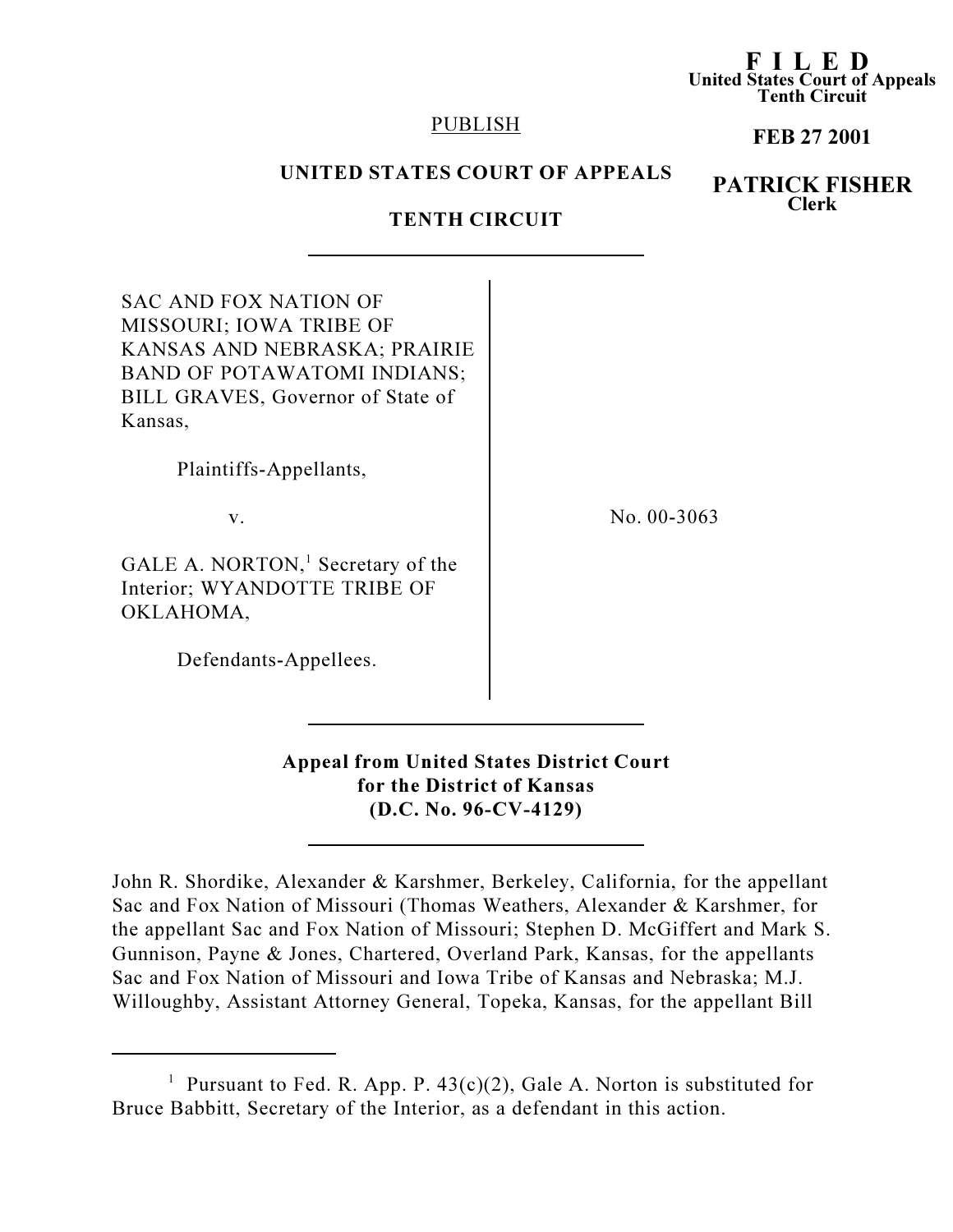Graves; Mason D. Morisset and M. Frances Ayer, Morisset, Schlosser, Ayer & Jozwiak, Seattle, Washington, for the appellant Prairie Band of Potawatomi Indians, with him on the brief).

Jeffrey C. Dobbins, Department of Justice, Washington, D.C. (Lois J. Schiffer, Assistant Attorney General; Jackie N. Williams, United States Attorney; Jackie Rapstine, Assistant United States Attorney; David C. Shilton, Department of Justice; John Jasper, of counsel, with him on the brief), for the appellee Bruce Babbitt.

David McCullough (Michael Minis and Michael McMahan, with him on the brief), Michael Minis & Associates, P.C., Oklahoma City, Oklahoma, for the appellee Wyandotte Tribe of Oklahoma.

Before HENRY, BRISCOE, Circuit Judges, and JENKINS, District Judge.<sup>2</sup>

BRISCOE, Circuit Judge

Plaintiffs Sac and Fox Nation of Missouri, Iowa Tribe of Kansas and Nebraska, Prairie Band of Potawatomi Indians, and Bill Graves, the Governor of the State of Kansas, appeal the district court's dismissal of their action. Plaintiffs sought to prevent the Secretary of the Interior from taking a tract of land in downtown Kansas City, Kansas, into trust on behalf of the Wyandotte Tribe of Oklahoma, and approving gaming activities on that tract of land under the Indian Gaming Regulatory Act (IGRA), 25 U.S.C. § 2701-19. The district court dismissed the action for failure to join the Wyandotte Tribe as a necessary

<sup>&</sup>lt;sup>2</sup> The Honorable Bruce S. Jenkins, Senior United States District Judge, District of Utah, sitting by designation.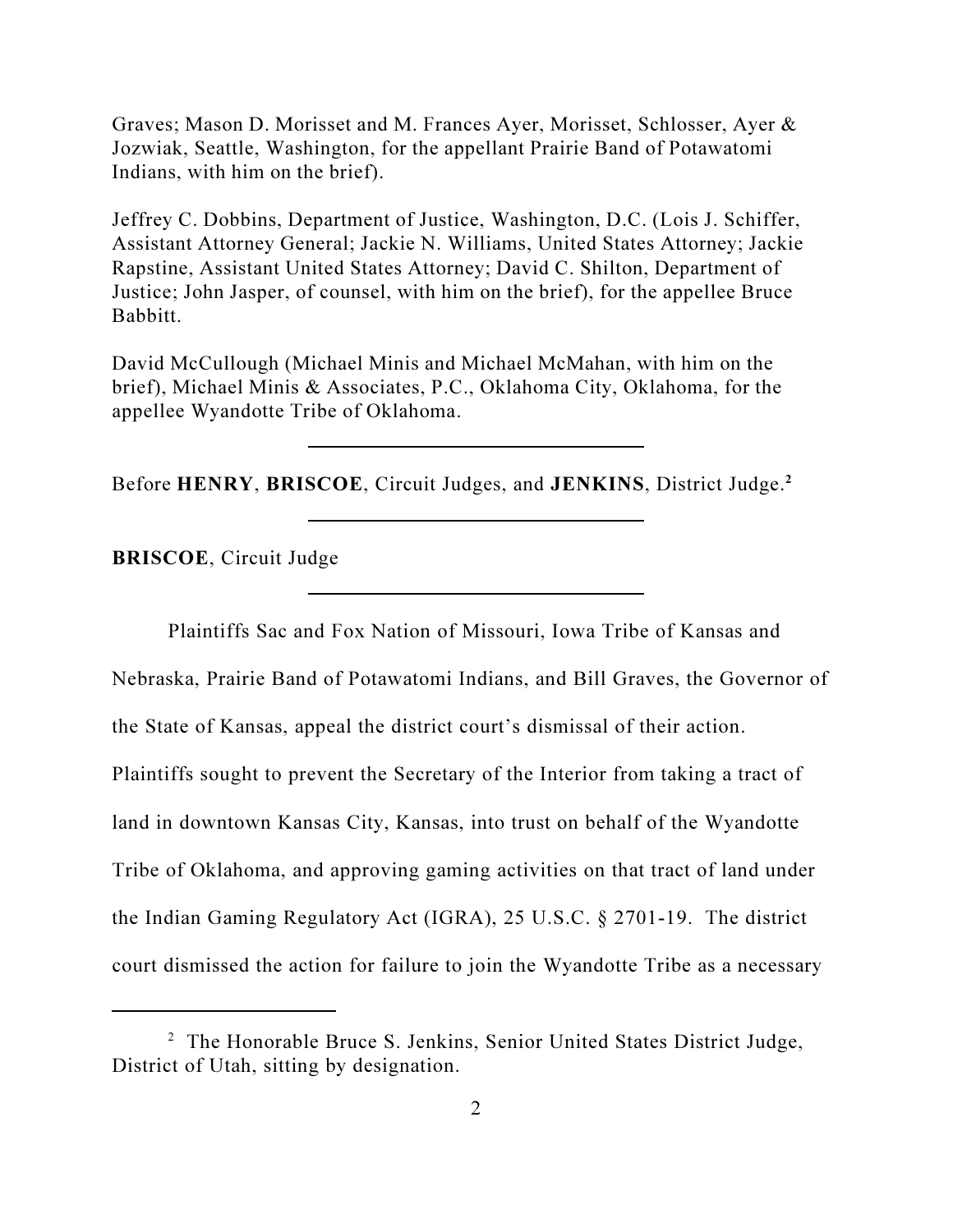and indispensable party. We exercise jurisdiction pursuant to 28 U.S.C. § 1291, and reverse the district court's dismissal. With respect to the merits of plaintiffs' actions, which we reach because the district court issued alternative holdings, we conclude (1) Pub. L. 98-602 imposed a nondiscretionary duty on the Secretary to acquire land in trust for the Wyandotte Tribe; (2) the Secretary was not required to comply with the National Environmental Policy Act or the National Historical Preservation Act before acquiring land pursuant to Pub. L. 98-602 because the exercise of the Secretary's duty to acquire the land was nondiscretionary; (3) the Secretary acted arbitrarily in determining that only Pub. L. 98-602 funds were used to acquire the tract of land in downtown Kansas City; and (4) the Secretary erred in approving gaming activities on the acquired tract of land. We remand the case to the district court with directions to enter partial judgment consistent with our holdings and to remand in part to the Secretary for further consideration of whether Pub. L. 98-602 funds were used for the acquisition.

### I.

The underlying facts of this case are largely uncontroverted. Between 1795 and 1842, the Wyandotte Tribe  $3$  (the Wyandottes) ceded much of their territory in southeastern Michigan and northern Ohio to the United States. This

<sup>&</sup>lt;sup>3</sup> According to the record, the spelling of the Tribe's name has changed over the years. In the 1800s, it was spelled "Wyandot."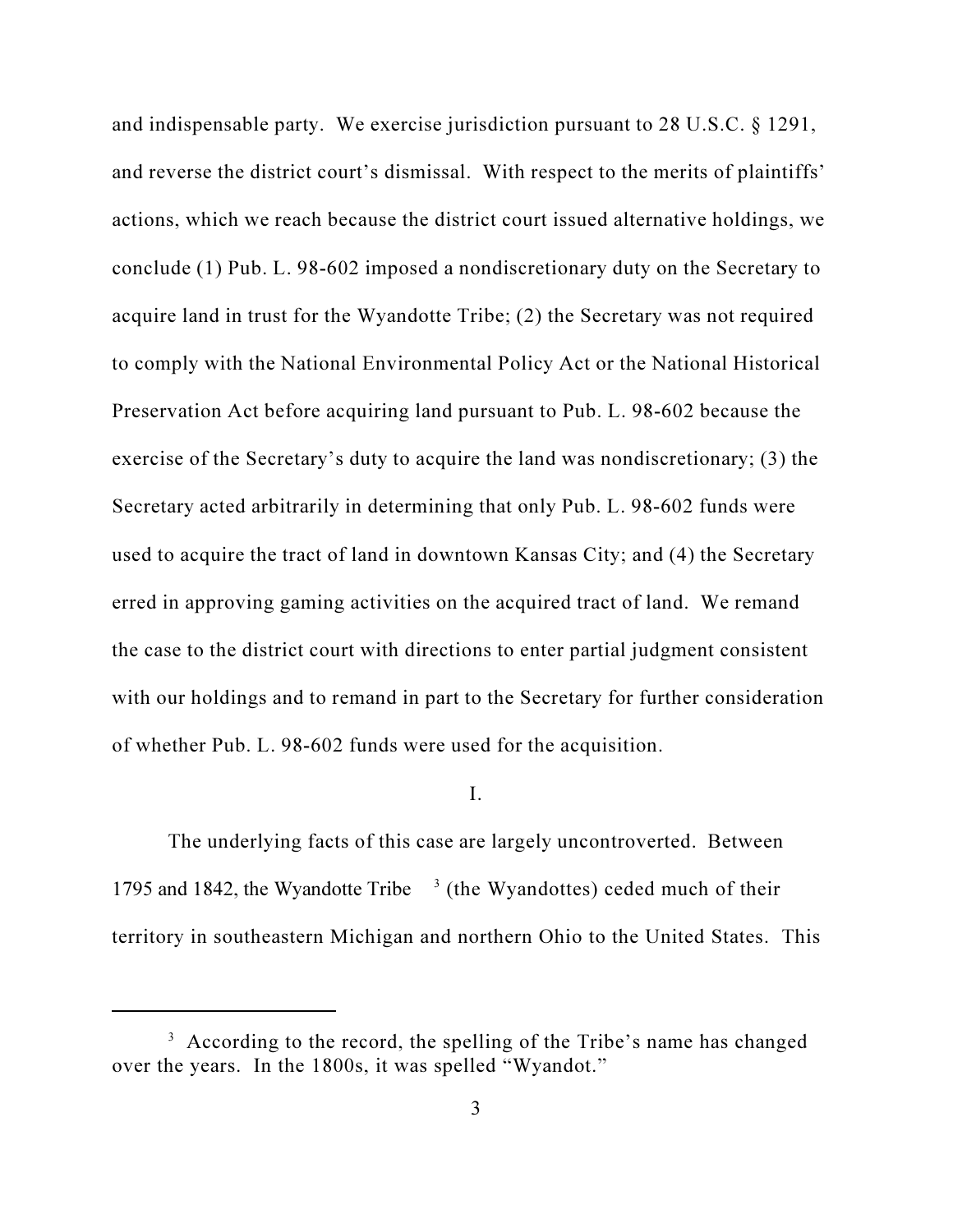culminated with the signing of a March 17, 1842, treaty in which the Wyandottes ceded all of their remaining land in Michigan and Ohio in return for certain payments and a promised 148,000-acre reservation west of the Mississippi River. In December 1843, the Wyandottes acquired from the Delaware Nation of Indians thirty-six sections of land (23,040 acres) in Kansas situated at the point of the junction of the Missouri and Kansas Rivers (an area now known as Wyandotte County, Kansas). In 1850, the United States reimbursed the Wyandottes for the purchase of the Kansas land to fulfill its obligation under the 1842 treaty.

In 1855, the Wyandottes entered into another treaty with the United States and agreed to dissolve the tribe, become United States citizens, and cede all of their lands to the United States, which in turn would divide the land among the former members of the tribe. The 1855 treaty contained one relevant exception to the Wyandottes' cession agreement: "The portion now enclosed and used as a public burying-ground, shall be permanently reserved and appropriated for that purpose."<sup>4</sup> Admin. Record at 8. That tract, known as the Huron Cemetery, is the focal point of this litigation.

The 1855 treaty resulted in the splintering of the Wyandottes into two

<sup>&</sup>lt;sup>4</sup> By his opinion dated February 4, 1908, the United States Attorney General concluded the 1855 treaty did not dedicate the land in question to "the general public" for cemetery purposes, but rather "the evident intention" of the Wyandottes was "to continue the use of such grounds solely for the burial of their own dead." 26 Op. Att'y. Gen. 491 (1908).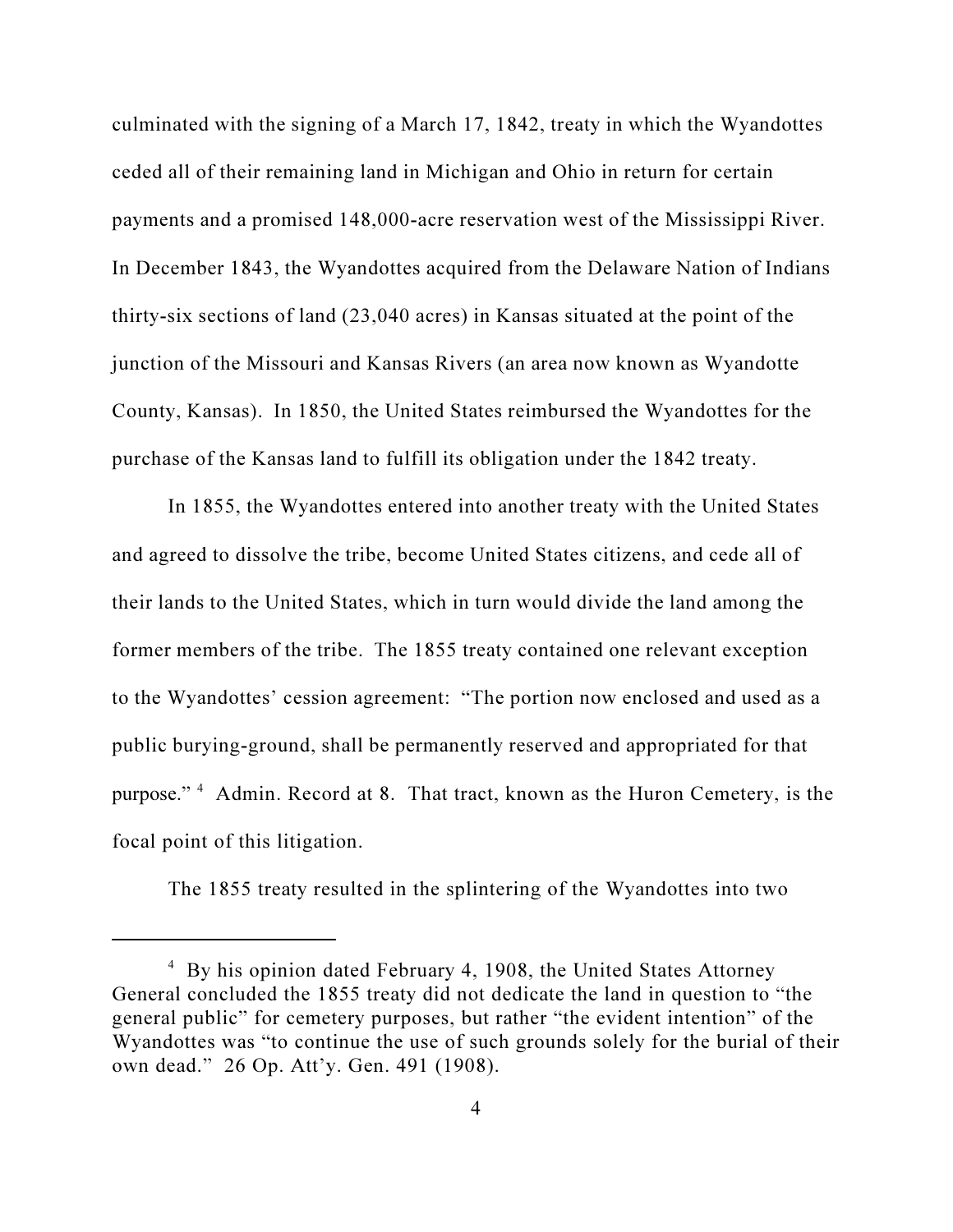groups – those who accepted citizenship and those who did not. Those who accepted citizenship and received portions of the ceded land are known as the "Absentee" or "Citizen" Wyandots. <sup>5</sup> The small group (approximately 200) who did not accept citizenship and did not receive any of the ceded land were officially reconstituted by Congress in 1867 as the Wyandotte Tribe. <sup>6</sup>  $6$  The reconstituted tribe settled in Oklahoma on land that had formerly belonged to the Seneca Indians.

In 1906, Congress approved an act granting authority to the Secretary of the Interior to sell the Huron Cemetery. Act of June 21, 1906, 34 Stat. 348. The sale never occurred, however, and in 1913, Congress repealed the authority to sell. Act of Feb. 13, 1913, 37 Stat. 668. In 1916, Congress appropriated \$10,000 for the "preservation and improvement" of the Huron Cemetery "owned by the government of the United States, the use of which was conveyed by treaty to the Wyandotte Tribe of Indians." Act of Sept. 8, 1916, 39 Stat. 844. In 1918, the United States and the City of Kansas City, Kansas, entered into a personal care contract for maintenance of the Huron Cemetery. The contract provided that the City of Kansas City would "forever" maintain and care for the cemetery, furnish

 $5$  These members have retained the original spelling of the tribe's name.

<sup>&</sup>lt;sup>6</sup> The 1855 treaty specifically afforded individual members of the tribe a limited time to apply for exemption from the provisions of the treaty. Thus, the tribe was never completely extinguished pursuant to the treaty.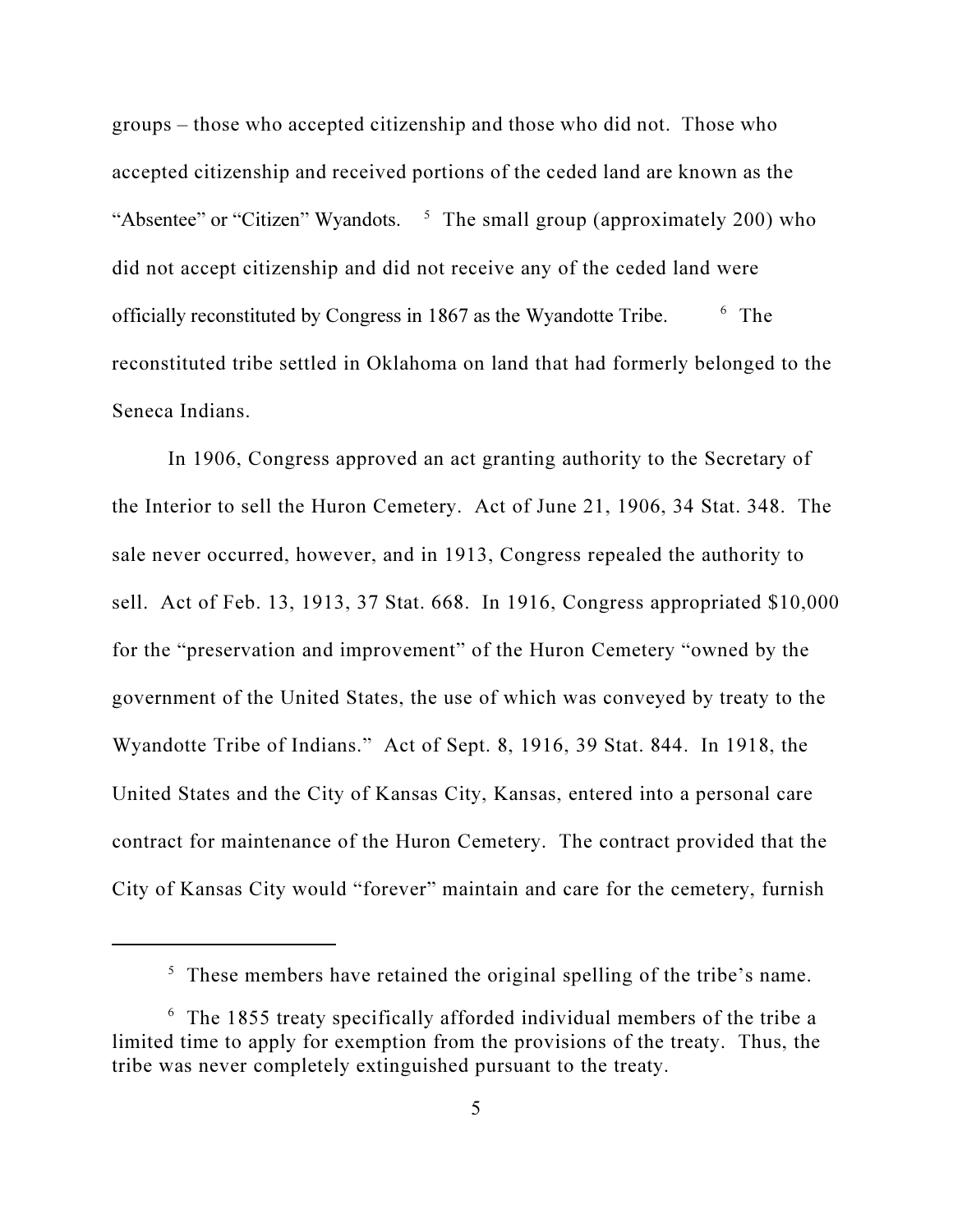police protection in and around the cemetery, and furnish electrical energy free of charge for maintenance of the electric lights inside the Huron Cemetery. See Pls. Br. at 16.

In 1956, consistent with the then-favored policy of promoting assimilation of tribal members, Congress enacted a law providing "for the termination of Federal supervision over the trust and restricted property of the Wyandotte Tribe of Oklahoma and the individual members thereof, and for a termination of Federal services furnished to such Indians because of their status as Indians." Admin. Record at 26 (Pub. L. No. 84-887, 70 Stat. 893 (1956)). In pertinent part, the law directed that the Huron Cemetery be sold by the United States.

Title to the tract of land in Kansas City, Kansas, that was reserved for a public burying ground under article 2 of the treaty dated January 31, 1855 . . . with the Wyandotte Tribe . . . shall be transferred or sold . . . and the proceeds from any sale of the land may be used to remove and reinter the remains of persons who are buried there, to move any monuments now located on the graves, and to erect at reasonable cost one appropriate monument dedicated to the memory of the departed members of the Wyandotte Tribe.

Id. at 27.

The sale of the Huron Cemetery never occurred. This was due, apparently in part, to litigation filed against the United States by a group of Absentee Wyandots and the City of Kansas City, Kansas. The result, under the language of the 1956 Act, was that the Wyandotte Tribe was never actually terminated. Id. at 29 ("Upon removal of Federal restrictions on the property of the tribe . . . , the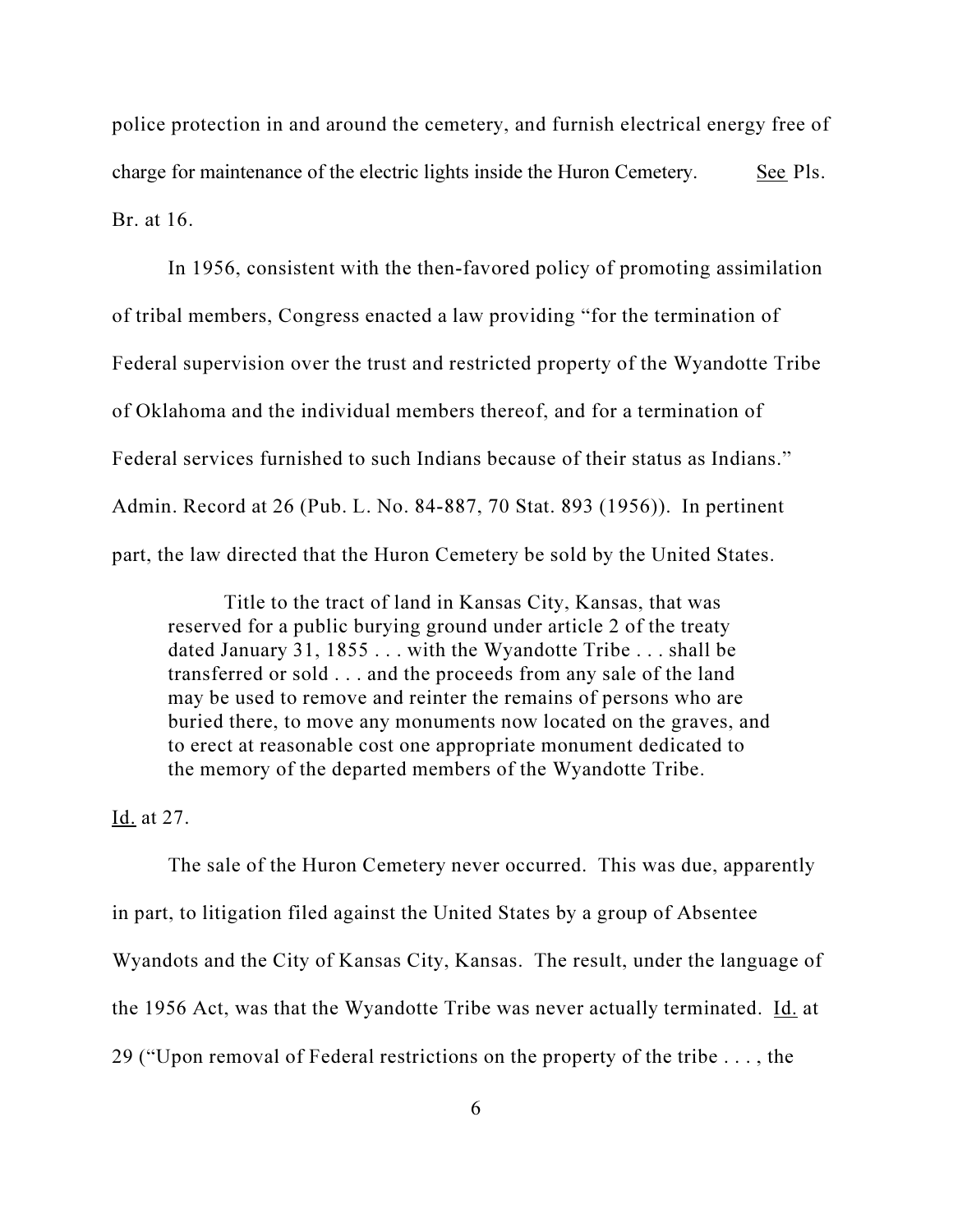Secretary shall publish in the Federal Register a proclamation declaring that the Federal trust relationship to the affairs of the tribe and its members has terminated."). In 1978, Congress enacted a law reinstating to the Wyandotte Tribe all rights and privileges that it might have lost under the 1956 Act. Pub. L. No. 95-281, 92 Stat 246 (1978) (codified at 25 U.S.C. § 861).

In 1984, Congress enacted legislation providing for the appropriation and distribution of money in satisfaction of judgments awarded to the Wyandottes by the Indian Claims Commission and the Court of Claims. See Pub. L. 98-602, 98 Stat. 3149 (1984). The judgments were compensation for lands in Ohio that the Wyandottes had ceded to the United States in the 1800s.<sup>7</sup> Under the 1984 law, Congress directed that 20% of the allocated funds "be used and distributed in accordance with" a series of directives. Key among the directives, for purposes of this case, was one providing that "[a] sum of \$100,000 of such funds shall be used for the purchase of real property which shall be held in trust by the Secretary for the benefit of such Tribe." Admin. Record at 77 (98 Stat. 3151).

<sup>&</sup>lt;sup>7</sup> In August 1978, the Indian Claims Commission awarded \$561,424.21 to the Wyandotte Tribe. The award represented the Wyandotte Tribe's share of the additional compensation awarded to five tribes which ceded approximately three million acres in north central Ohio pursuant to the Fort Industry Treaty of July 4, 1805. Funds to cover the award were appropriated on October 31, 1978. In January 1979, the United States Court of Claims awarded \$2,349,679.60 to the Wyandotte Tribe as additional compensation for approximately two million acres of land in northwestern Ohio ceded under an 1817 and an 1818 treaty. The funds to cover this award were appropriated on March 2, 1979.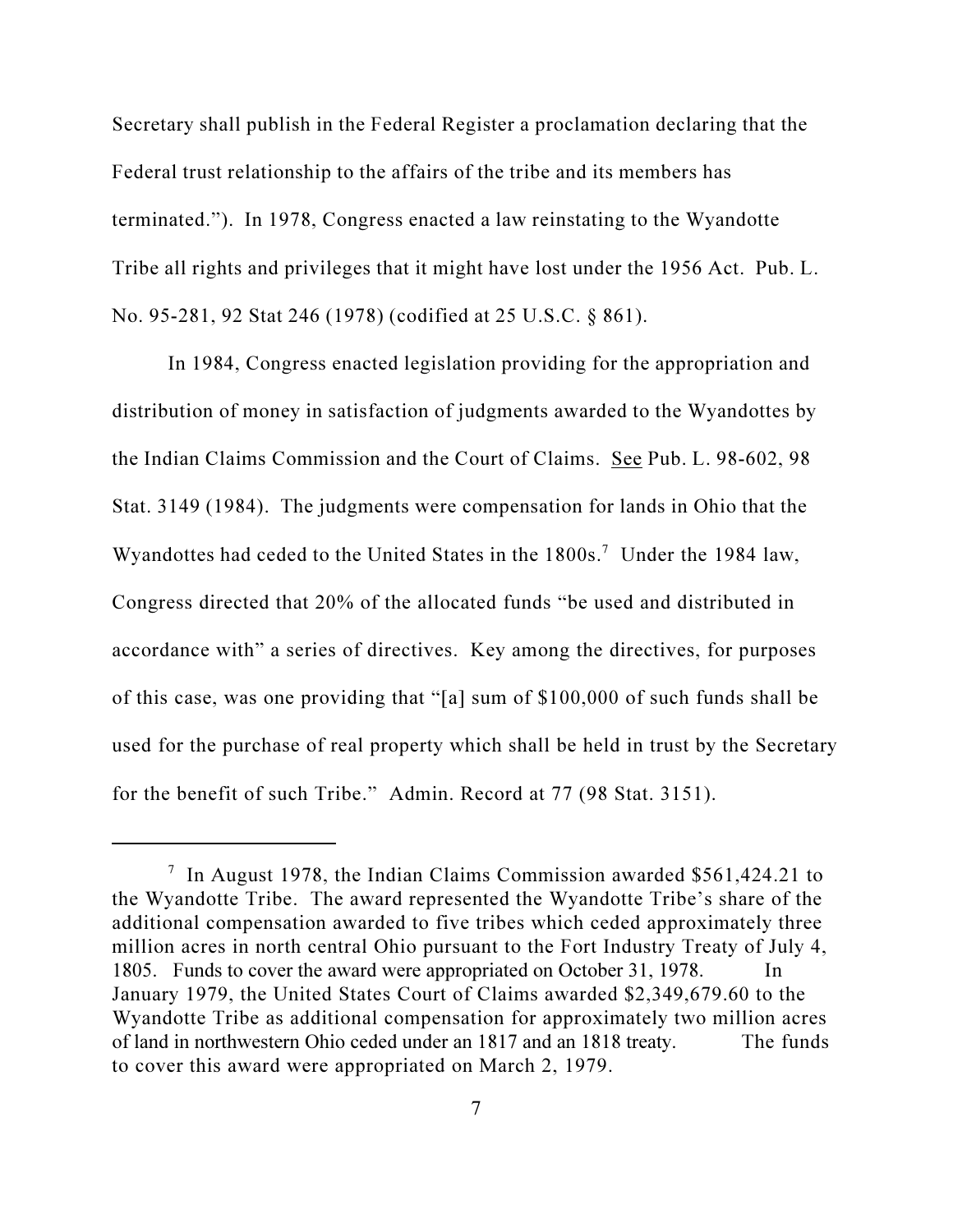In 1988, Congress enacted the IGRA. Generally speaking, the IGRA prohibits gaming "on lands acquired by the Secretary in trust for the benefit of an Indian tribe after October 17, 1988." 25 U.S.C. § 2719(a). One exception allows gaming on trust lands acquired by the Secretary after October 17, 1988, if the "lands are located within or contiguous to the boundaries of the reservation of the Indian tribe on October 17, 1988." Id.  $\S 2719(a)(1)$ . The general prohibition of gaming on lands acquired by the Secretary in trust can also be avoided if

the Secretary, after consultation with the Indian tribe and appropriate State, and local officials, including officials of other nearby Indian tribes, determines that a gaming establishment on newly acquired lands would be in the best interest of the Indian tribe and its members, and would not be detrimental to the surrounding community, but only if the Governor of the State in which the gaming activity is to be conducted concurs in the Secretary's determination.

Id.  $\S 2719(b)(1)(A)$ . There are also other exceptions that are not relevant here.

Due to its meager financial resources and the dim prospects for gaming on its Oklahoma reservation<sup>8</sup>, the Wyandottes began a series of efforts aimed at conducting gaming activities at various sites in Kansas. In the early 1990s, the Wyandottes attempted, unsuccessfully, to have the Secretary take into trust on

<sup>&</sup>lt;sup>8</sup> In In re Sunflower Racing, Inc. , 219 B.R. 587, 592 (Bankr. D. Kan. 1998), the bankruptcy court in the District of Kansas noted that the Wyandotte Tribe's "primary income [derived] from small farms and a convenience store on the reservation." The court further noted that "[s]ince the Wyandotte reservation is located near a number of other tribal reservations conducting gaming without great success, reservation gaming is unattractive to the Wyandotte Tribe." Id.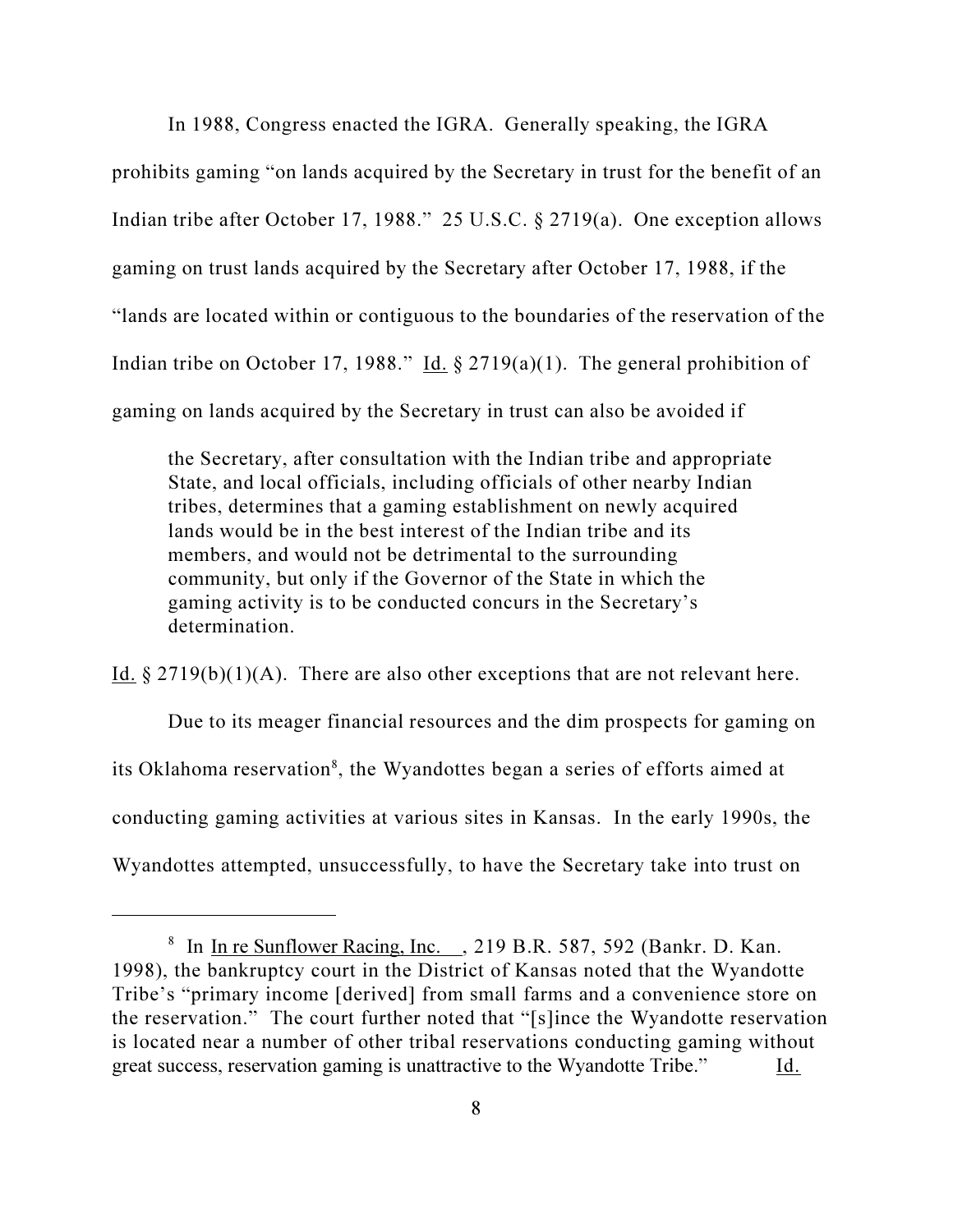behalf of the tribe a parcel of land in Park City, Kansas. In 1994-95, the Wyandottes attempted, again unsuccessfully, to claim they were entitled to receive as "excess property" a former federal courthouse located in downtown Kansas City, Kansas, near the Huron Cemetery.

In April 1995, the Wyandottes authorized their chief to purchase four tracts of land in downtown Kansas City, Kansas, all of which abutted the Huron Cemetery. Included among those tracts was a .52-acre tract referred to by the parties as the "Shriner Tract," upon which stands the former Shrine Temple. The tribal resolutions specifically referenced Pub. L. 98-602 (the law providing for the use of \$100,000 in allocated funds to purchase land for the Wyandottes), and provided that the purchase of the property would use funds distributed to the Wyandottes under section 105(b)(1) of the statute. The resolution also announced the Wyandottes' intent to conduct gaming on the property after its acquisition.

On January 29, 1996, the Wyandottes filed with the Secretary a Fee-to-Trust Land Acquisition Application for the four tracts of land. The application indicated that the Wyandottes planned "to develop and operate a 50,000 square foot Class II and Class III gaming facility" on the land. Admin. Record at 96. On February 13, 1996, the Associate Solicitor for the Division of Indian Affairs at the Department of Interior issued an opinion that the provisions of Pub. L. 98-602 mandated the Secretary to acquire the tracts of land in trust on behalf of the

9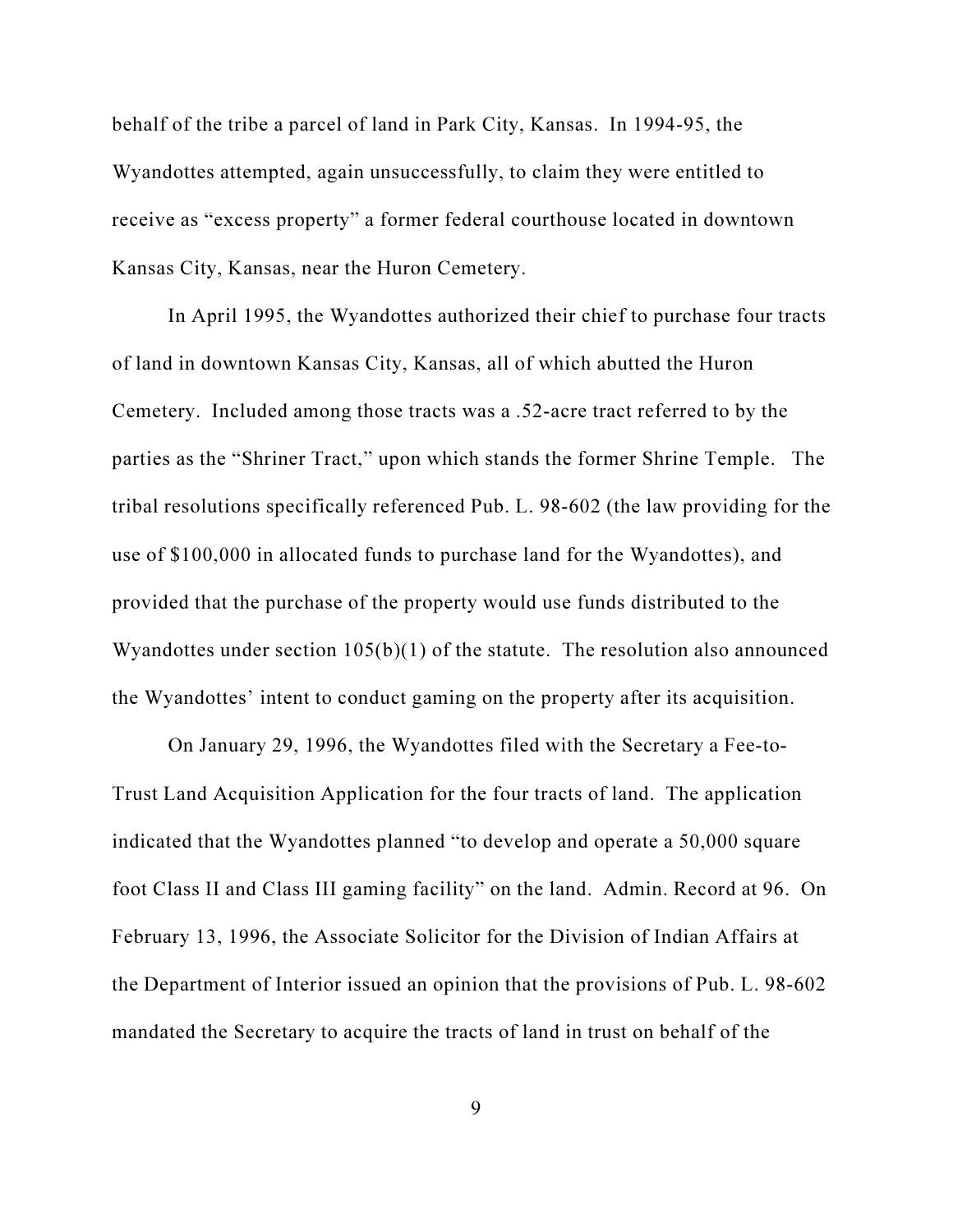Wyandottes. Aplt. App. at 462. This opinion further concluded that, because the acquisition was mandated and thus non-discretionary, neither the provisions of the National Environmental Policy Act of 1969 (NEPA), 42 U.S.C. §§ 4321 et seq., nor the provisions of the National Historic Preservation Act (NHPA), 16 U.S.C. §§ 470 et seq., applied. Finally, the opinion concluded that the Huron Cemetery was a "reservation" for purposes of IGRA, and that the Wyandottes could conduct gaming on the property pursuant to 25 U.S.C.  $\S 2719(a)(1)$ , as long as they met the other applicable requirements of IGRA. The Associate Solicitor subsequently reaffirmed these conclusions in response to an inquiry from the Director of the Indian Gaming Management Staff for the BIA and challenges by the plaintiffs. In doing so, he emphasized that any future actions regarding the acquired property would require compliance with the NEPA and the NHPA.

In mid-April 1996, the Wyandottes narrowed the scope of their acquisition request to the Shriner Tract. It is unclear from the record precisely why they did so. After reviewing the Associate Solicitor's opinions, the Director of the Indian Gaming Management Staff for the BIA recommended to the Assistant Secretary for Indian Affairs that the Shriner Tract be taken into trust for the Wyandottes. The Assistant Secretary concurred in the recommendation and directed the BIA Area Director for the Muskogee Area Office to take action. On June 12, 1996, pursuant to applicable Department of Interior regulations, the Department of the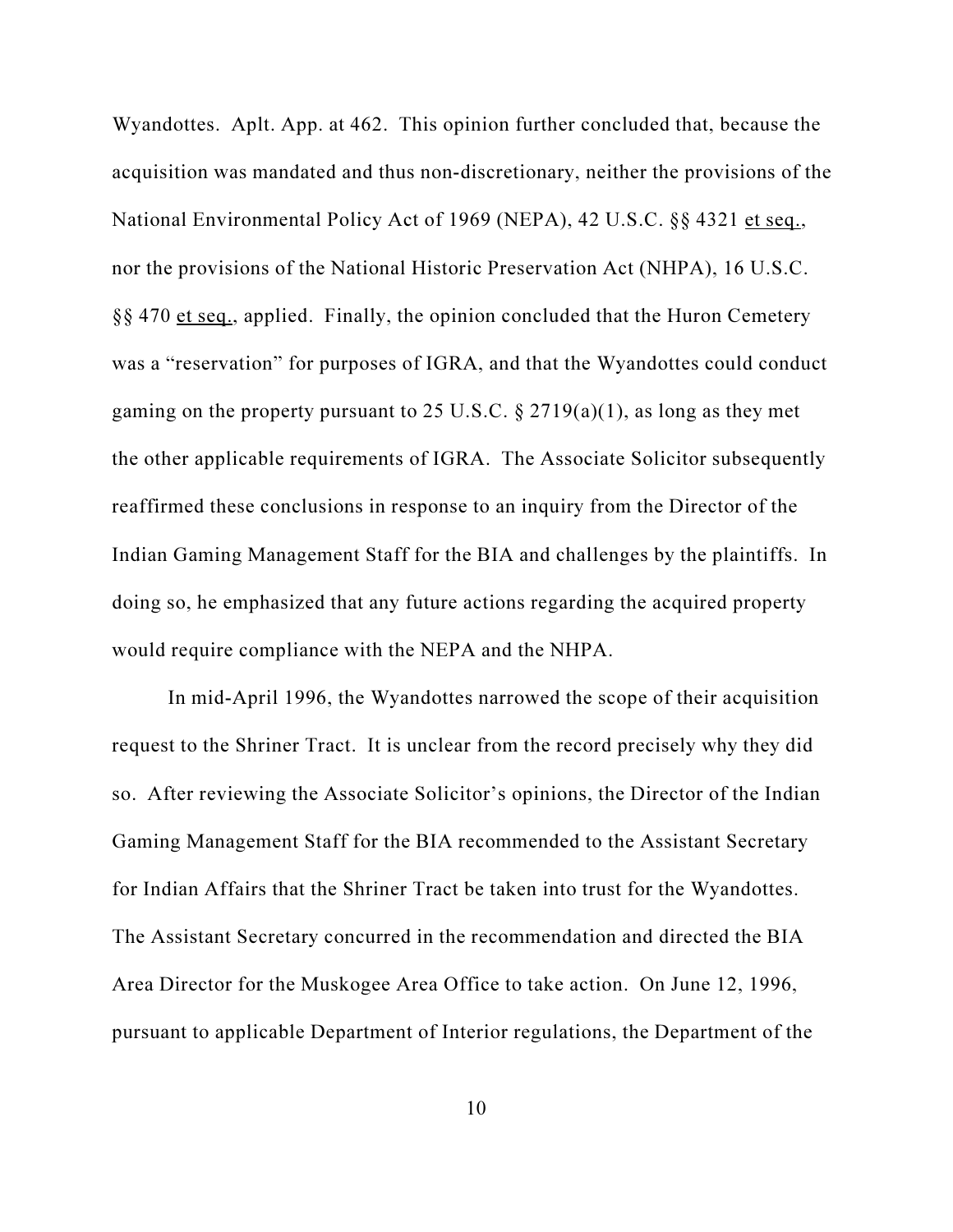Interior published in the Federal Register a Notice of Intent to take the Shriner Tract into trust for the benefit of the Wyandottes. See 25 C.F.R. § 151.12(b). The purpose of the notice was to allow interested parties to seek judicial review of the proposed action.

On July 12, 1996, plaintiffs filed this action against the Secretary in federal district court challenging his decision to acquire the Shriner Tract in trust for the Wyandottes and his conclusion that the Wyandottes could lawfully conduct gaming on the acquired property under IGRA. Within hours of filing suit, plaintiffs sought and received a temporary restraining order (TRO) preventing the Secretary from taking the Shriner Tract into trust on behalf of the Wyandottes.

The Wyandottes immediately moved to intervene to challenge the TRO. The Wyandottes also filed a notice of interlocutory appeal seeking to appeal the TRO. On July 15, 1996, this court dissolved the TRO, noting that documents submitted by the Wyandottes indicated that if the contract for sale of the Shriner Tract was not closed that same day, "the right of the Secretary to acquire that property in trust" would expire. Aplt. App. at 57. In order "to preserve the status quo," this court dissolved the TRO "subject to the conditions which constitute the law of this case, that the respective rights of the parties to obtain judicial review of all issues which have been raised in the complaint below shall be preserved, including standing of all parties, jurisdiction, compliance by the Secretary with all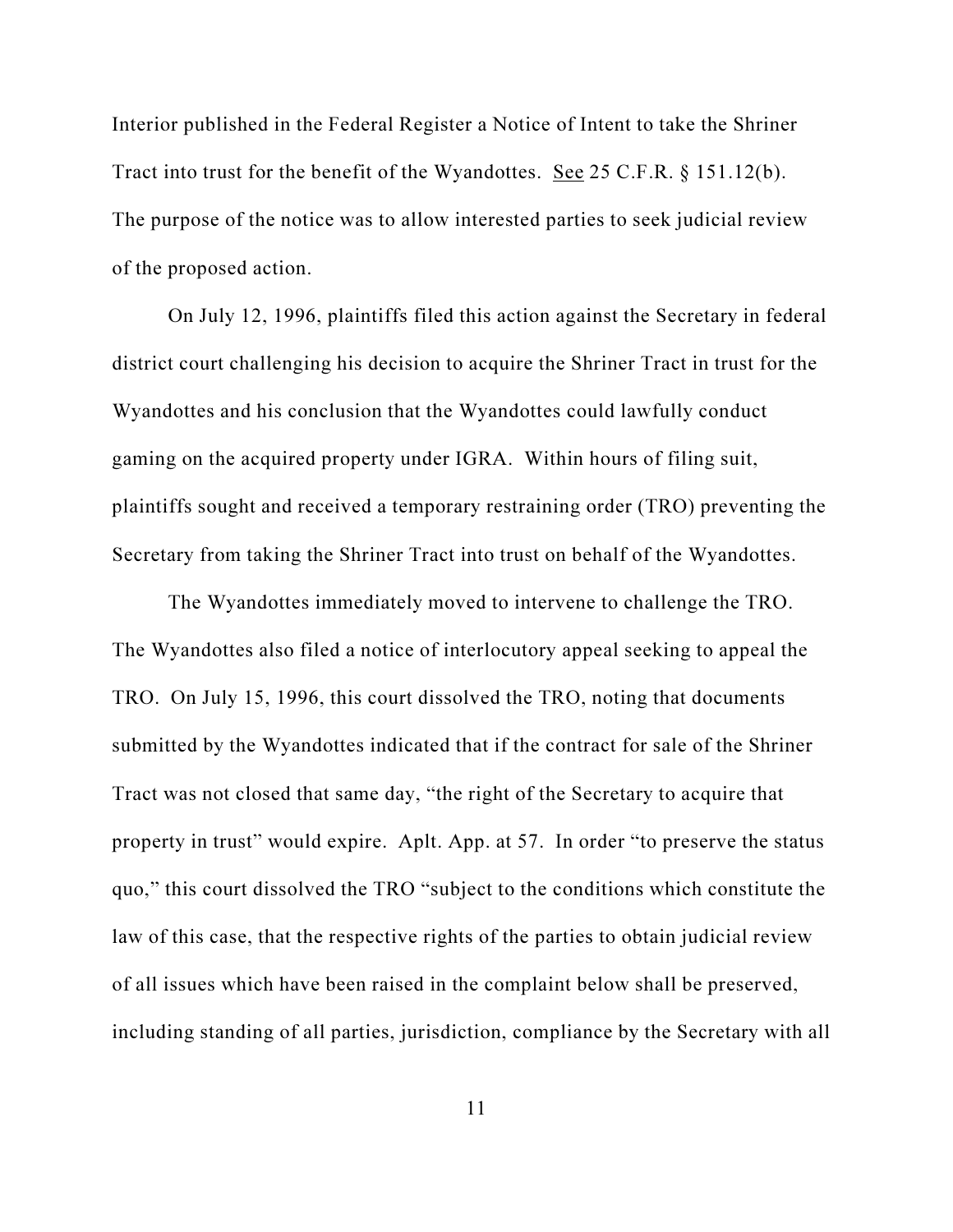requirements of law, and the ultimate question of whether gaming shall be permitted on the subject land." Id. at 58. Following the issuance of this court's order, the Secretary consummated the proposed transaction by purchasing the Shriner Tract and taking it into trust on behalf of the Wyandottes.

After engaging in limited discovery, plaintiffs filed a motion seeking to reverse the Secretary's taking of the property into trust for the Wyandottes and to obtain a declaratory judgment that the Huron Cemetery was not a "reservation" of the Wyandottes for purposes of IGRA. The district court rejected plaintiffs' motion and dismissed the action. In doing so, the district court concluded that "the Wyandotte Tribe [wa]s a necessary party to th[e] litigation under FED. R. CIV. P. 19(a)," and that "the Wyandotte Tribe [wa]s a sovereign entity capable of asserting sovereign immunity." Aplt. App. at 144. The court also concluded that, even though the Wyandottes voluntarily intervened as a defendant, there had been no clear or unequivocal waiver of sovereign immunity "as to either taking the Shriner Tract into trust or declaring the Huron Cemetery to be 'reservation' land." Id. at 148. Further, the court concluded the Wyandottes were an indispensable party because (1) "[a]ny judgment against the Wyandotte Tribe in its absence would be extremely prejudicial to its land and economic interests," (2) "[a] judgment issued absent the presence of the Wyandotte Tribe would only lead to litigation attacking the judgment, and thus could be considered inadequate," (3)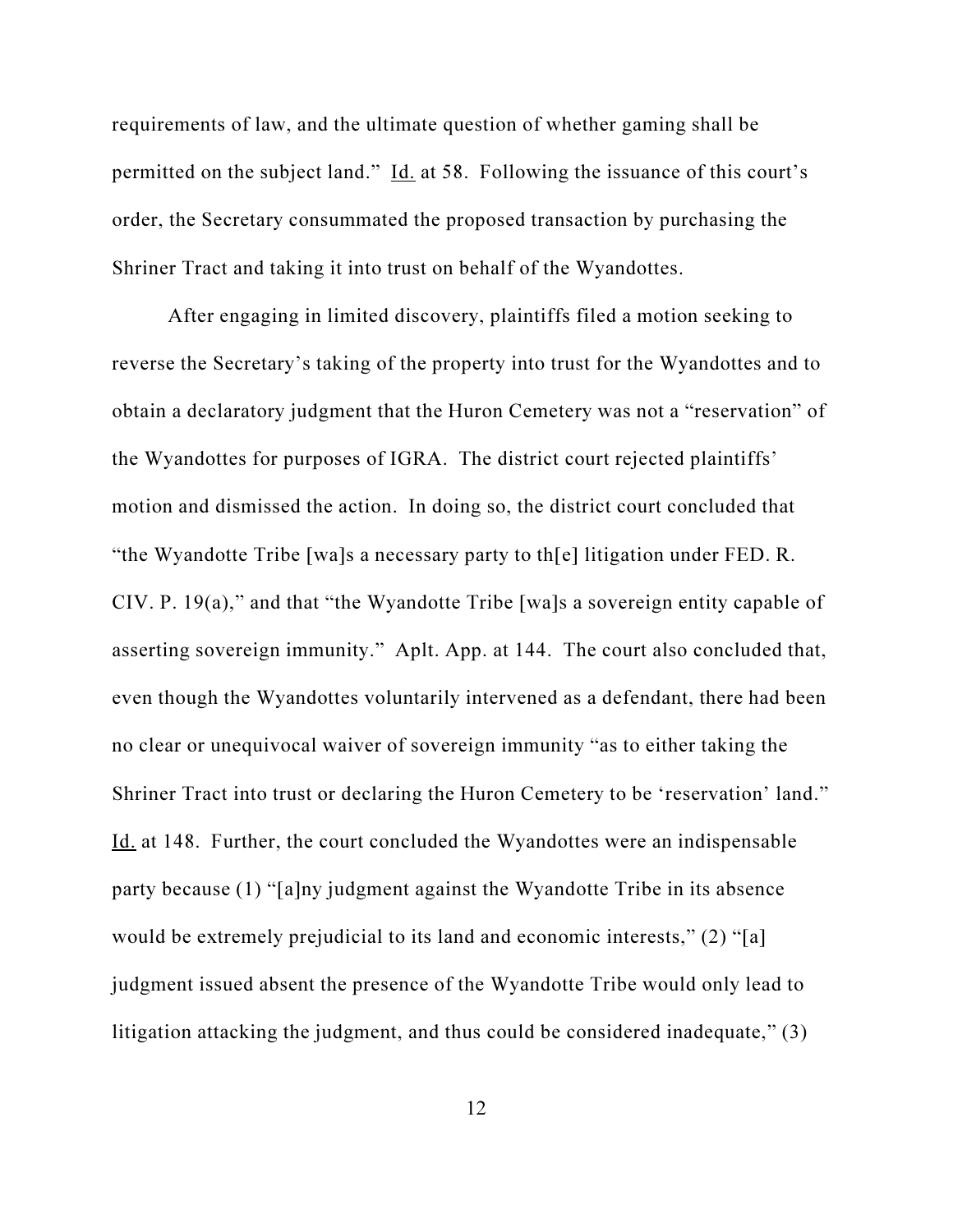"there may be an alternative venue for tackling the issues of casino gambling on the Shriner Tract and the status of the Huron Cemetery" because the Secretary had "indicated that some statutory considerations may apply to future actions relating to the property" and "the negotiation and approval of gaming compacts remain[ed] to be done." Id. at 149.

The district court issued alternative holdings on the merits of all but one of the issues raised by the plaintiffs. First, the court agreed with the Secretary that he was required by Pub. L. 98-602 to acquire the Shriner Tract in trust for the Wyandottes. Second, the court rejected plaintiffs' assertion that the Secretary acted arbitrarily or capriciously by failing to scrutinize whether Pub. L. 98-602 funds were actually used to purchase the Shriner Tract. The district court noted that the Secretary had accepted the representation of the Wyandottes on this matter and there was evidence in the record reflecting the Tribe's commitment to use Pub. L. 98-602 funds for the purchase. Third, the court rejected plaintiffs' argument that the Secretary acted improperly by acquiring the Shriner Tract without engaging in any NEPA or NHPA analysis. The court concluded that, because the Secretary was performing a nondiscretionary duty by taking the tract into trust for the tribe, neither the NEPA nor the NHPA applied to the decision. Finally, the district court refrained from deciding the question of whether the Huron Cemetery constituted a "reservation" for purposes of IGRA. In doing so,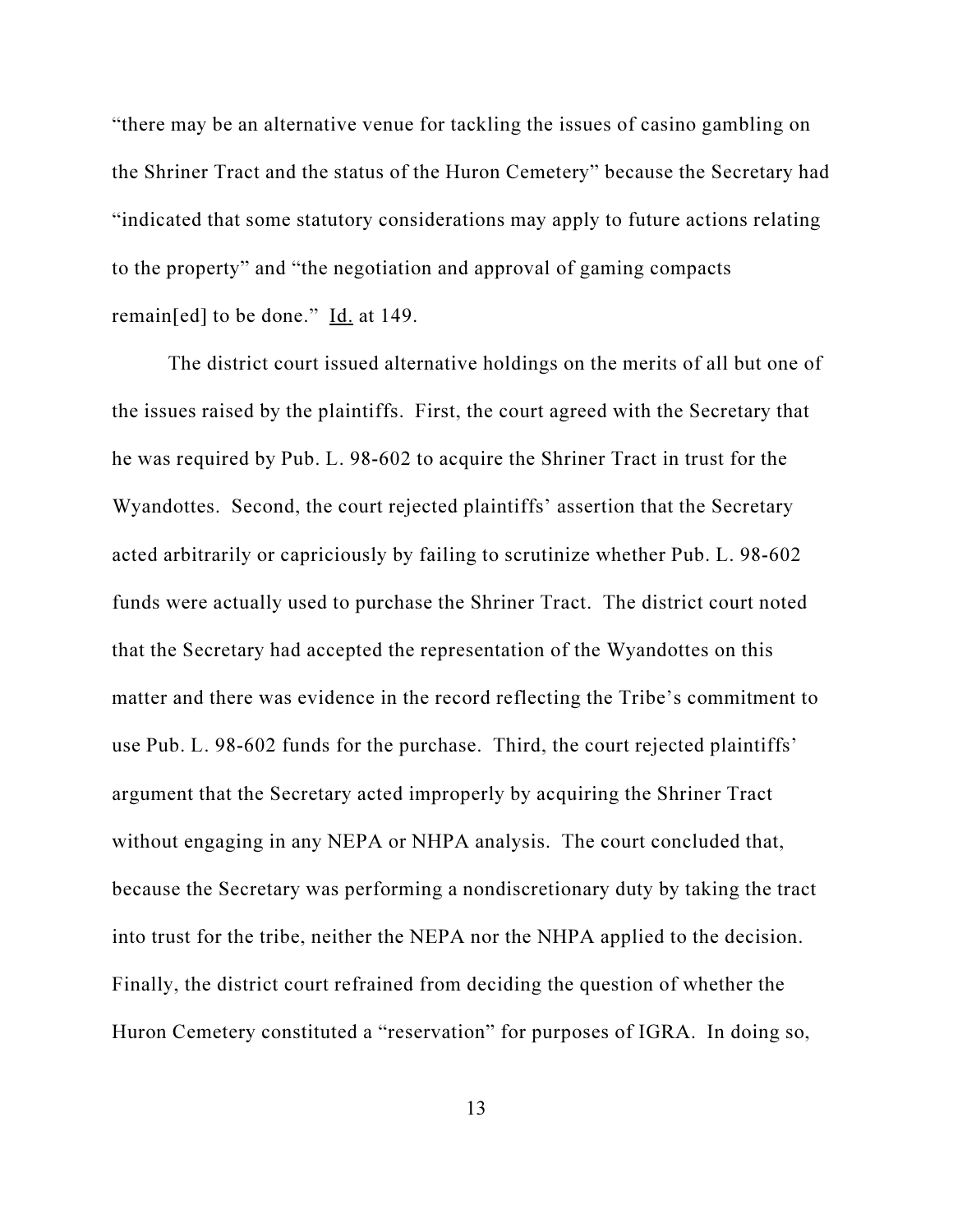the court stated it was "convinced that the issue c[ould] be determined in another judicial forum under different circumstances which d[id] not require a court to ignore settled case law regarding sovereign immunity and the waiver of sovereign immunity." Id.

II.

We begin by addressing whether the Wyandotte Tribe is a necessary and indispensable party to this action. "The question of whether an absent party is necessary and/or indispensable is resolved by applying Rule 19 of the Federal Rules of Civil Procedure." Davis v. United States, 192 F.3d 951, 957 (10th Cir. 1999); see Rishell v. Jane Phillips Episcopal Mem'l Med. Ctr., 94 F.3d 1407, 1411 (10th Cir. 1996) (indicating that a court must determine whether the party in question is necessary under Rule 19(a) before proceeding to decide whether the party is indispensable under Rule 19(b)). A district court's Rule 19 determinations are reviewed by this court under an abuse of discretion standard. Id. Any legal conclusions underlying a district court's Rule 19 determinations, however, are reviewed de novo. Id.

Rule 19(a) defines those persons who should be joined as parties to an action (and thus are considered necessary parties to the action):

A person who is subject to service of process and whose joinder will not deprive the court of jurisdiction over the subject matter of the action shall be joined as a party in the action if (1) in the person's absence complete relief cannot be accorded among those already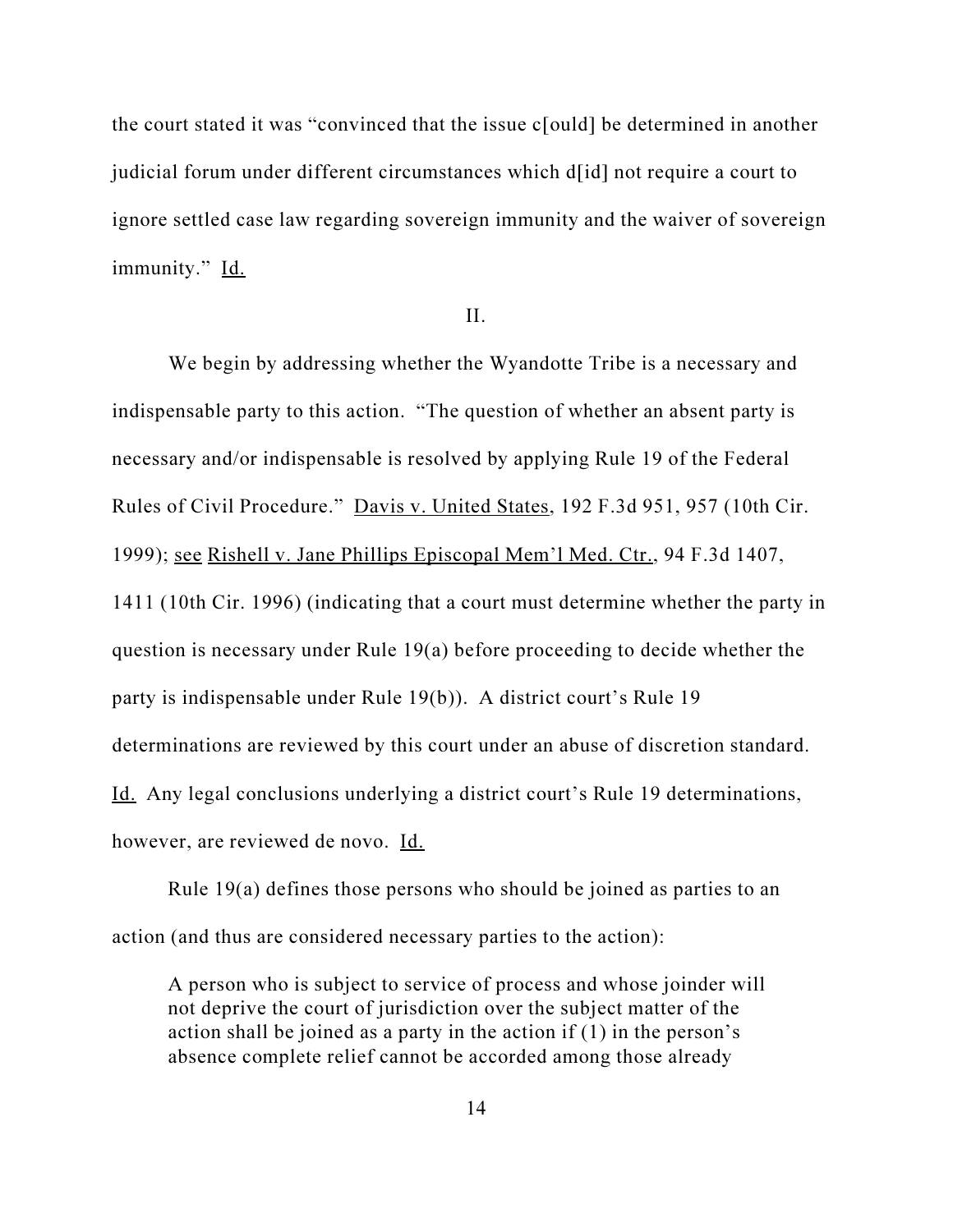parties, or (2) the person claims an interest relating to the subject of the action and is so situated that the disposition of the action in the person's absence may (i) as a practical matter impair or impede the person's ability to protect that interest or (ii) leave any of the persons already parties subject to a substantial risk of incurring double, multiple, or otherwise inconsistent obligations by reason of the claimed interest.

Fed. R. Civ. P. 19(a).

It appears from the record that the district court based its Rule 19(a) ruling in large part upon assertions from the Wyandotte Tribe and the Secretary that the Wyandotte Tribe was a necessary party to this action.<sup>9</sup> Aplt. App. at 144. We conclude that application of Rule 19(a) demonstrates the Wyandotte Tribe is not a necessary party to this action.

The first consideration under Rule 19(a) is whether, in the absence of the Wyandotte Tribe, complete relief could be accorded among the persons already parties to the action. In our view, the answer is clearly "yes." Because plaintiffs' action focuses solely on the propriety of the Secretary's determinations, the

<sup>&</sup>lt;sup>9</sup> We note the Secretary has reversed his position on appeal and now concedes that the Wyandotte Tribe is not a necessary party for purposes of Rule 19(a). See Gov't Br. at 26 ("In circumstances presented here, we believe (our position in the district court notwithstanding) that Rule 19 does not require dismissal of the challenge to the decision to take this property into trust for the Wyandottes.") and 29 ("After further consideration, we believe that certain aspects of our Rule 19 argument in the district court were incorrect."). That leaves only the Wyandotte Tribe, which has filed a brief with this court discussing the issues on the merits, to assert that the district court's Rule 19 determination was correct.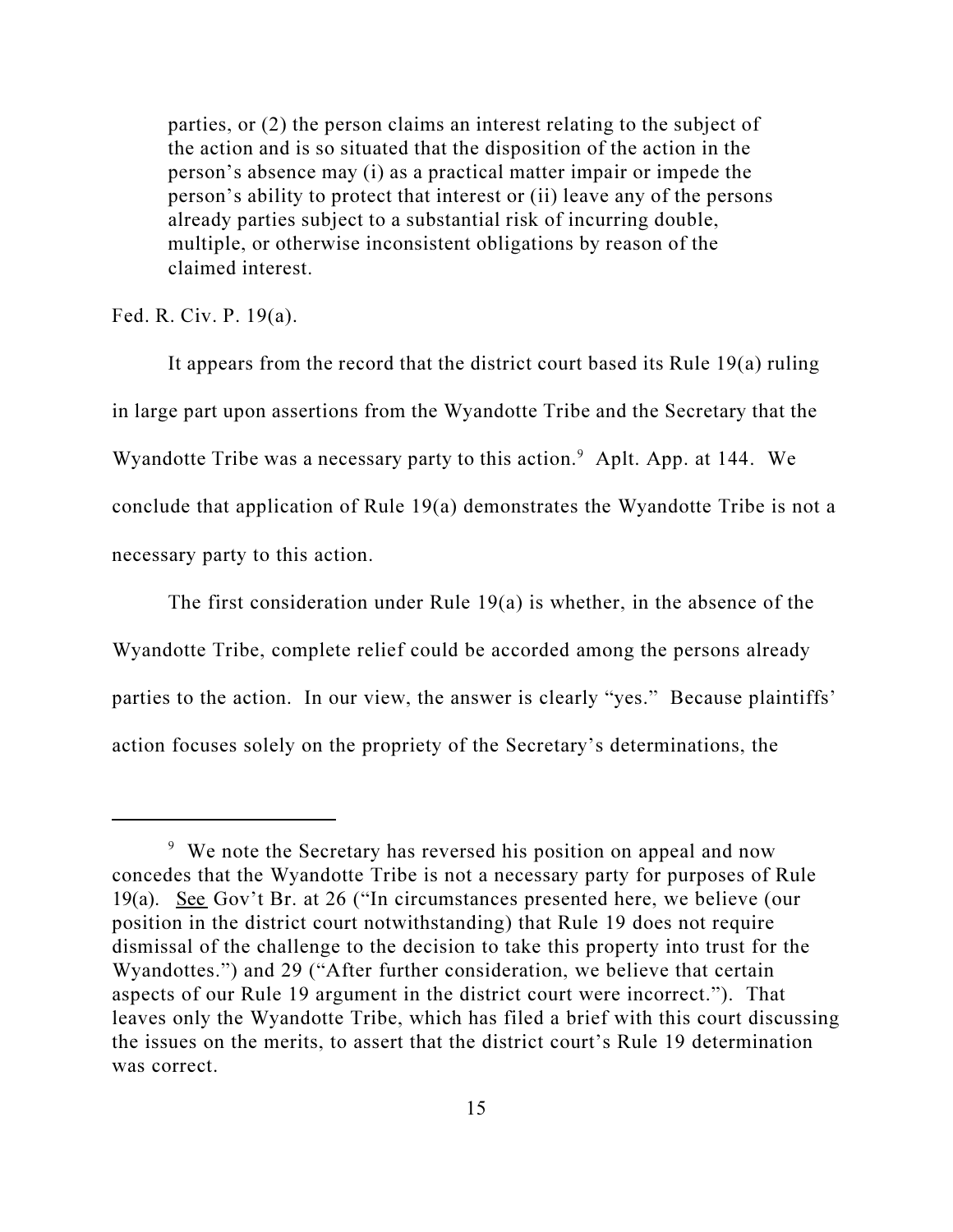absence of the Wyandotte Tribe does not prevent the plaintiffs from receiving their requested declaratory relief (i.e., a determination that the Secretary acted arbitrarily and capriciously (a) in taking the Shriner Tract into trust for the Wyandotte Tribe, (b) by failing to conduct an NEPA or NHPA review, (c) by failing to confirm that Pub. L. 98-602 funds were used, and (d) by concluding the Huron Cemetery was a "reservation" for purposes of IGRA). Moreover, we are not persuaded there is a likelihood of further lawsuits "involving essentially the same subject matter." 7 Charles A. Wright et al., Federal Practice and Procedure § 1604 at 45-46 (2d ed. 1986).

The second consideration under Rule 19(a) is whether the Wyandotte Tribe claims an interest relating to the subject of this action and, if so, whether disposition of this action in the Wyandotte Tribe's absence may as a practical matter impair its ability to protect that interest or subject any of the persons already parties to a substantial risk of inconsistent obligations. It is undisputed the Wyandotte Tribe has an economic interest in the outcome of this action. More specifically, the Wyandotte Tribe's ability to conduct gaming activities on the Shriner Tract will survive only if all of the Secretary's determinations regarding the Shriner Tract are upheld. The potential of prejudice to the Wyandotte Tribe's interests is greatly reduced, however, by the presence of the Secretary as a party defendant. As a practical matter, the Secretary's interest in defending his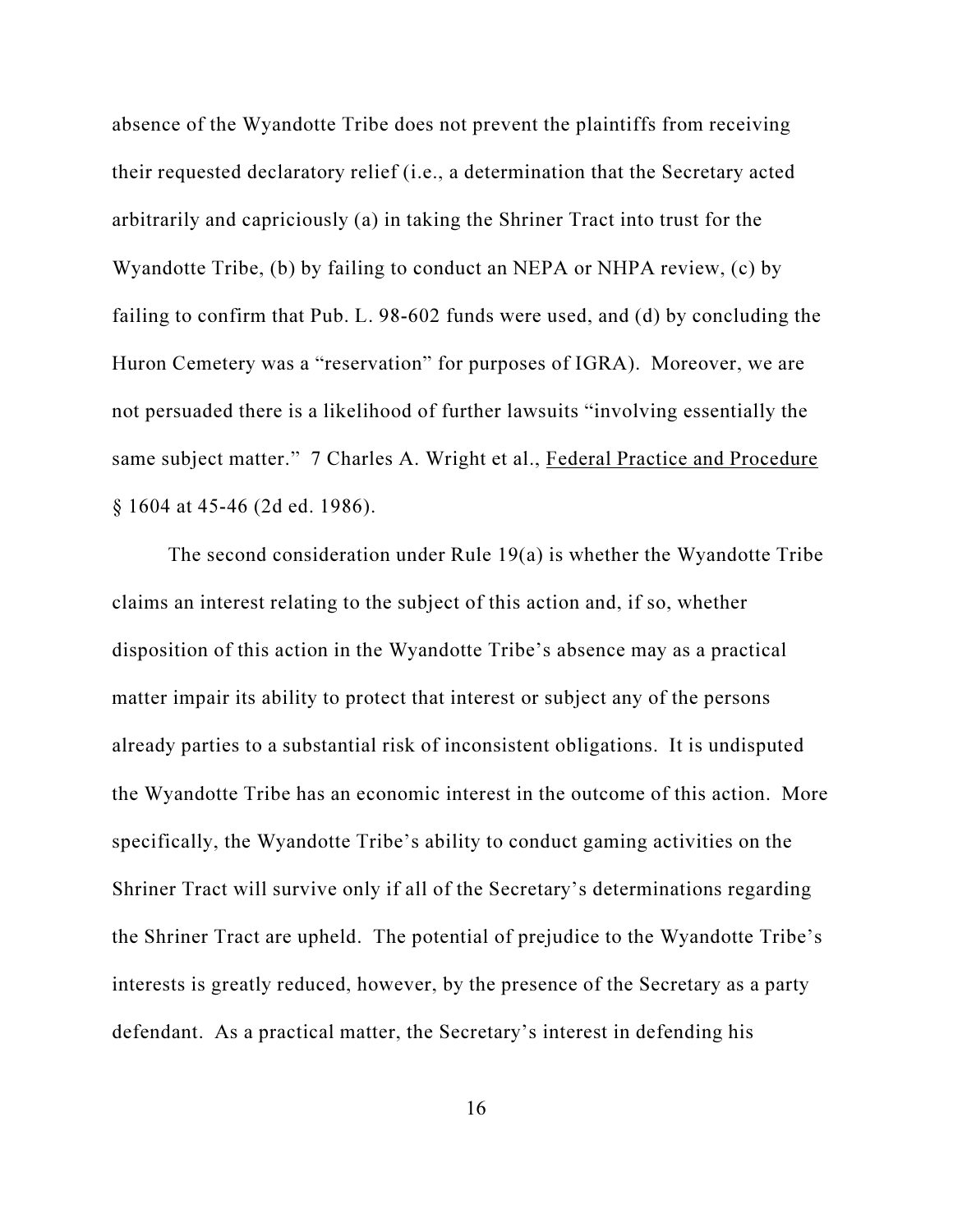determinations is "virtually identical" to the interests of the Wyandotte Tribe.<sup>10</sup> See Rishell, 94 F.2d at 1412; see also Washington v. Daley, 173 F.3d 1158, 1167- 68 (9th Cir. 1999) (concluding Indian tribes were not necessary parties to actions filed by State of Washington against Secretary of Commerce challenging regulation allocating groundfish catches to tribes, inasmuch as the Secretary and the tribes had virtually identical interests and the United States could therefore adequately represent the tribes); 3A James Moore, Moore's Federal Practice ¶ 19.07[2.1], at 19-106 (2d ed. 1995) ("the fact that the absent person may be bound by the judgment does not of itself require his joinder if his interests are fully represented by parties present"). Further, we are not convinced that the Secretary (or any other party to this suit) would be subjected to a substantial risk of multiple or inconsistent obligations in the absence of the Wyandotte Tribe. As noted above, nothing in the record indicates the possibility of additional lawsuits involving this same subject matter. See Wright, supra,  $\S$  1604 at 62 ("The key is whether the possibility of being subject to multiple obligations is real; an unsubstantiated or speculative risk will not satisfy the Rule 19(a) criteria.").

Even assuming, arguendo, the Wyandotte Tribe could be considered a

<sup>&</sup>lt;sup>10</sup> We also note that, despite their contentions that they are entitled to sovereign immunity and should be deemed a necessary and indispensable party under Rule 19, the Wyandottes have been heavily involved in defending this action and have filed a brief with this court addressing the merits of all the issues raised by plaintiffs.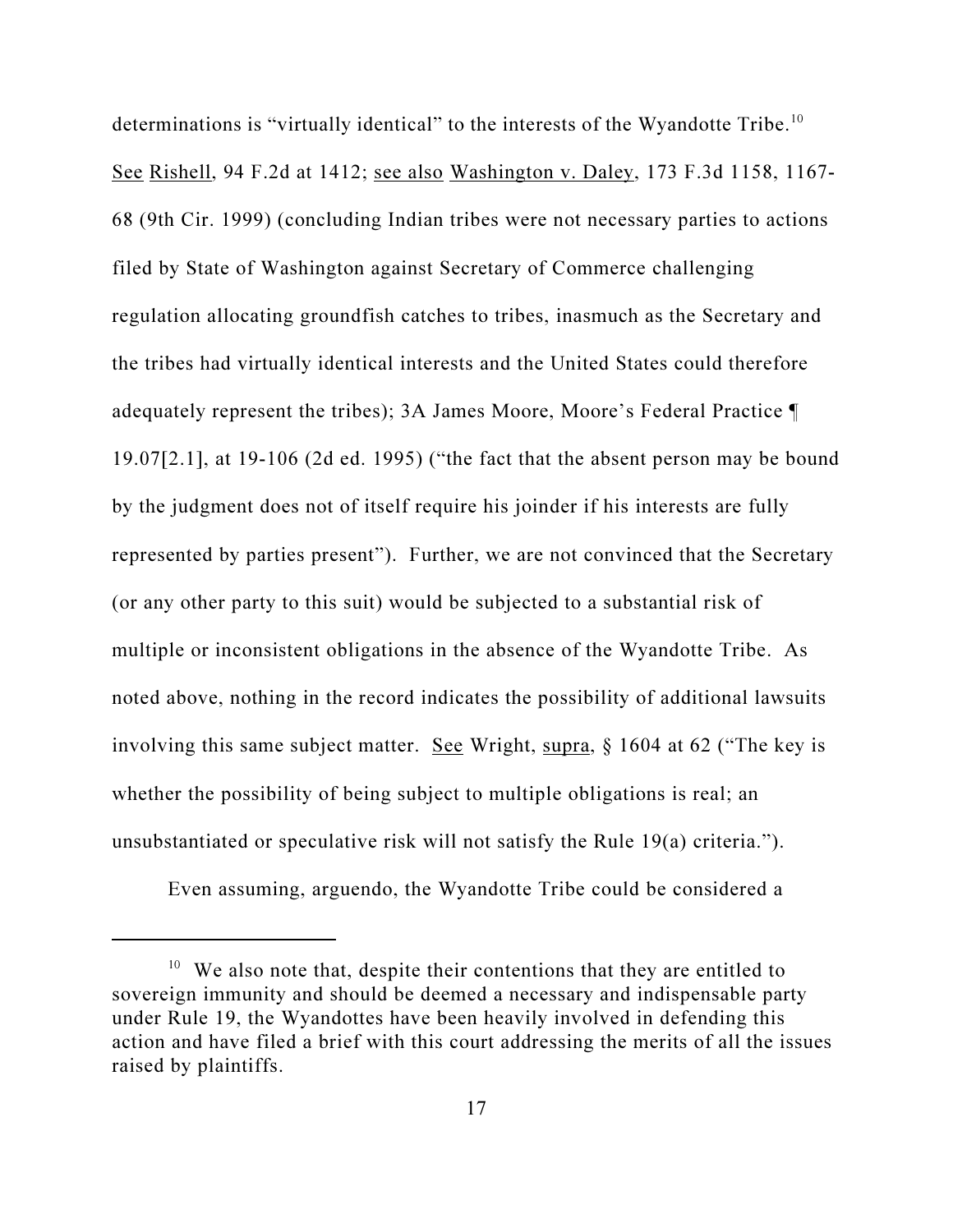necessary party under Rule 19(a), we are not persuaded the Wyandotte Tribe is an indispensable party under Rule 19(b). A necessary party can be considered an indispensable party only if, "in equity and good conscience," a court should not allow the action to proceed in the party's absence. Fed. R. Civ. P. 19(b). To make this determination, a court must balance the following four factors set forth in Rule 19(b):

[F]irst, to what extent a judgment rendered in the person's absence might be prejudicial to the person or those already parties; second, the extent to which, by protective provisions in the judgment, by the shaping of relief, or other measures, the prejudice can be lessened or avoided; third, whether a judgment rendered in the person's absence will be adequate; fourth, whether the plaintiff will have an adequate remedy if the action is dismissed for nonjoinder.

Fed. R. Civ. P. 19(b).

Applying these factors, we conclude the district court abused its discretion in finding the Wyandotte Tribe was an indispensable party. With respect to the first factor, it is true that the Wyandotte Tribe has an economic interest in proceeding with gaming activities on the Shriner Tract. As previously noted, however, the potential of prejudice to that interest is offset in large part by the fact that the Secretary's interests in defending his decisions are substantially similar, if not virtually identical, to those of the Wyandotte Tribe. Further, we note that the Wyandotte Tribe has filed pleadings at virtually all stages of this litigation and has consistently offered its views regarding why the Secretary's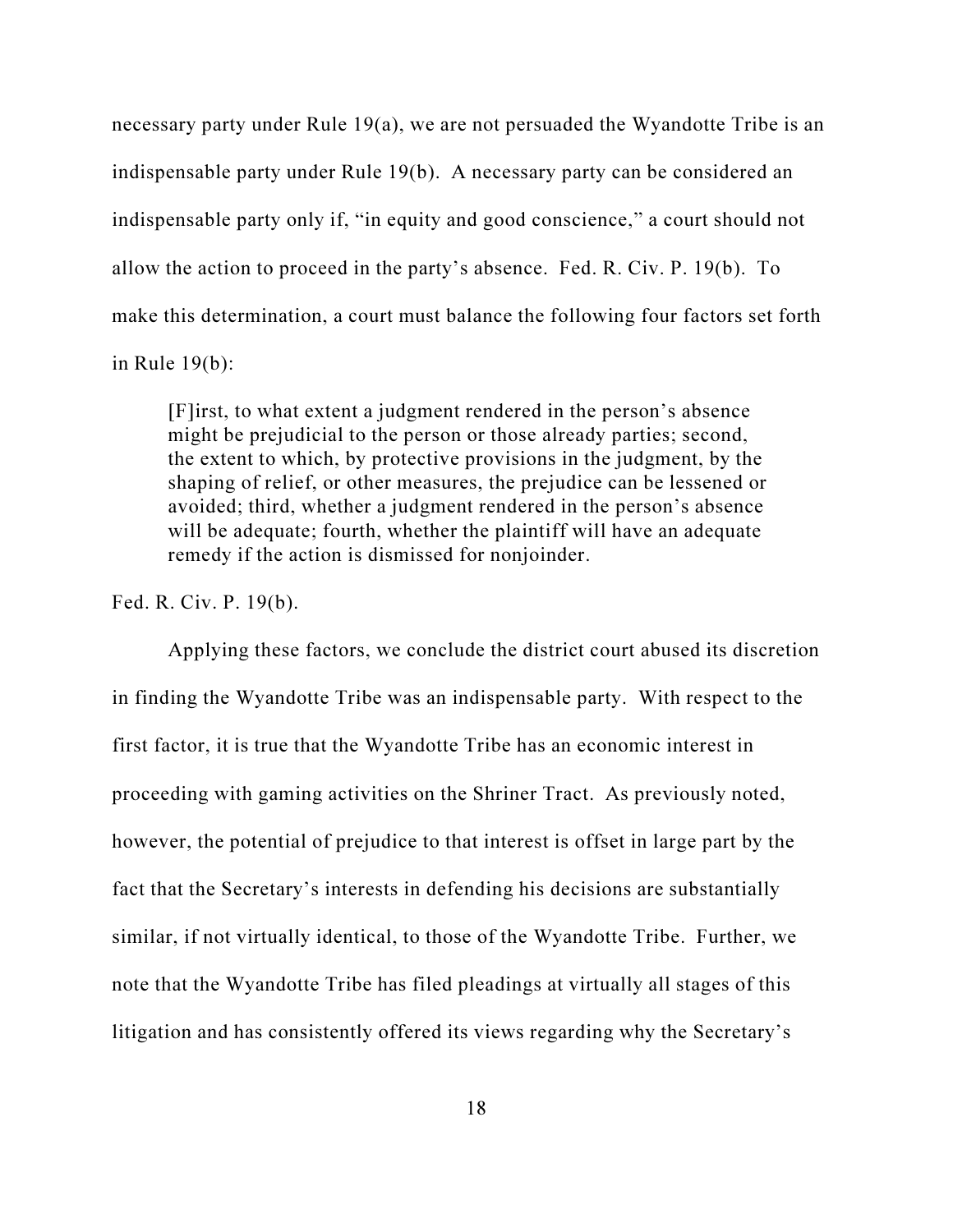actions were appropriate. Because the potential for prejudice is minimal, "we need not be concerned with the second factor, which addresses the availability of means for lessening or avoiding prejudice." Rishell, 94 F.3d at 1412. With respect to the third factor, a judgment rendered in the Wyandottes' absence would be adequate in our view because, regardless of the presence or absence of the Wyandottes, the claims in this action turn solely on the appropriateness of the Secretary's actions, and the Secretary is clearly capable of defending those actions. Moreover, as noted above, the absence of the Wyandotte Tribe does not prevent the plaintiffs from obtaining the relief requested in their complaint. Finally, and perhaps most important, there does not appear to be any alternative forum in which plaintiffs' claims can be heard. Although it is possible the Secretary might later require NEPA or NHPA compliance in order for the Wyandotte Tribe to take action with respect to the Shriner Tract, the instant action is the only opportunity for plaintiffs to challenge the remainder of the Secretary's determinations. See Kescoli v. Babbitt, 101 F.3d 1304, 1311 (9th Cir. 1996) (noting that a court should be "extra cautious" before dismissing an action pursuant to Rule 19(b) if no alternative forum exists); Rishell, 94 F.3d at 1413 (noting that "[t]he absence of an alternative forum would weigh heavily, if not conclusively against dismissal").

In summary, we conclude the district court erred in characterizing the

19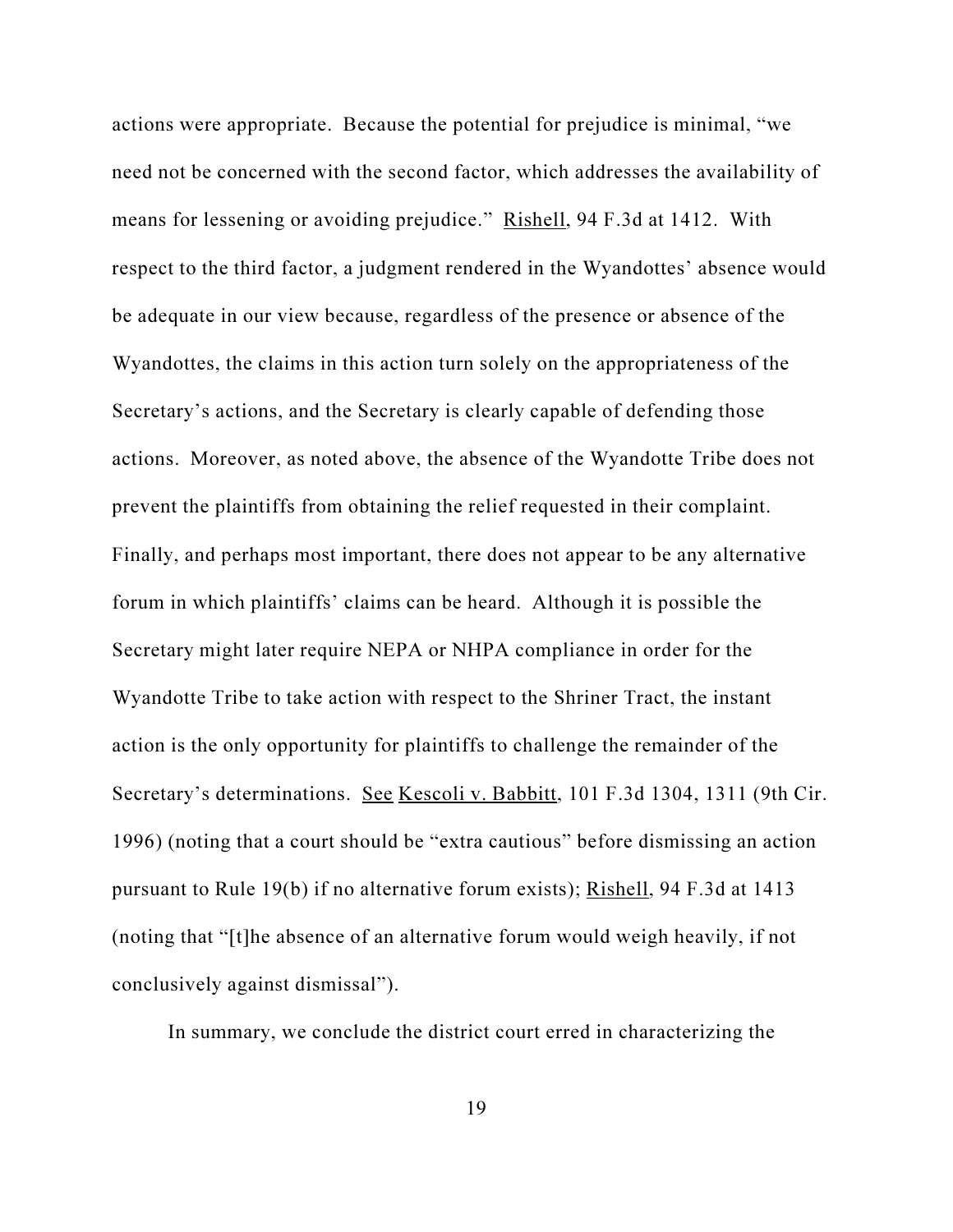Wyandotte Tribe as a necessary and indispensable party and dismissing the plaintiffs' action under Rule 19.

#### III.

We turn to the merits of plaintiffs' action. Plaintiffs challenge the Secretary's determinations that: (1) acquisition of the Shriner Tract was mandated by Pub. L. 98-602; (2) NEPA and NHPA analyses were unnecessary prior to acquisition of the Shriner Tract; and (3) only Pub. L. 98-602 funds were used to purchase the Shriner Tract. In addition, plaintiffs challenge the Secretary's determination that the Huron Cemetery is a "reservation" for purposes of IGRA.

Plaintiffs' challenges are brought pursuant to the Administrative Procedures Act (APA), 5 U.S.C. §§ 701-706. Under the APA, we cannot set aside an agency decision unless it fails to meet statutory, procedural or constitutional requirements, or unless it is arbitrary, capricious, an abuse of discretion, or otherwise not in accordance with law. 5 U.S.C.  $\S 706(2)(A)$ -(D); see Public Lands Council v. Babbitt, 154 F.3d 1160, 1166 (10th Cir. 1998), aff'd 529 U.S. 728 (2000). Although the district court passed upon all but one of the plaintiffs' challenges to the Secretary's decisions, we owe no deference to the district court's decision. Rather, the scope of our review is de novo. Public Lands Council, 154 F.3d at 1166.

Because the agency decisions at issue here involve interpretations of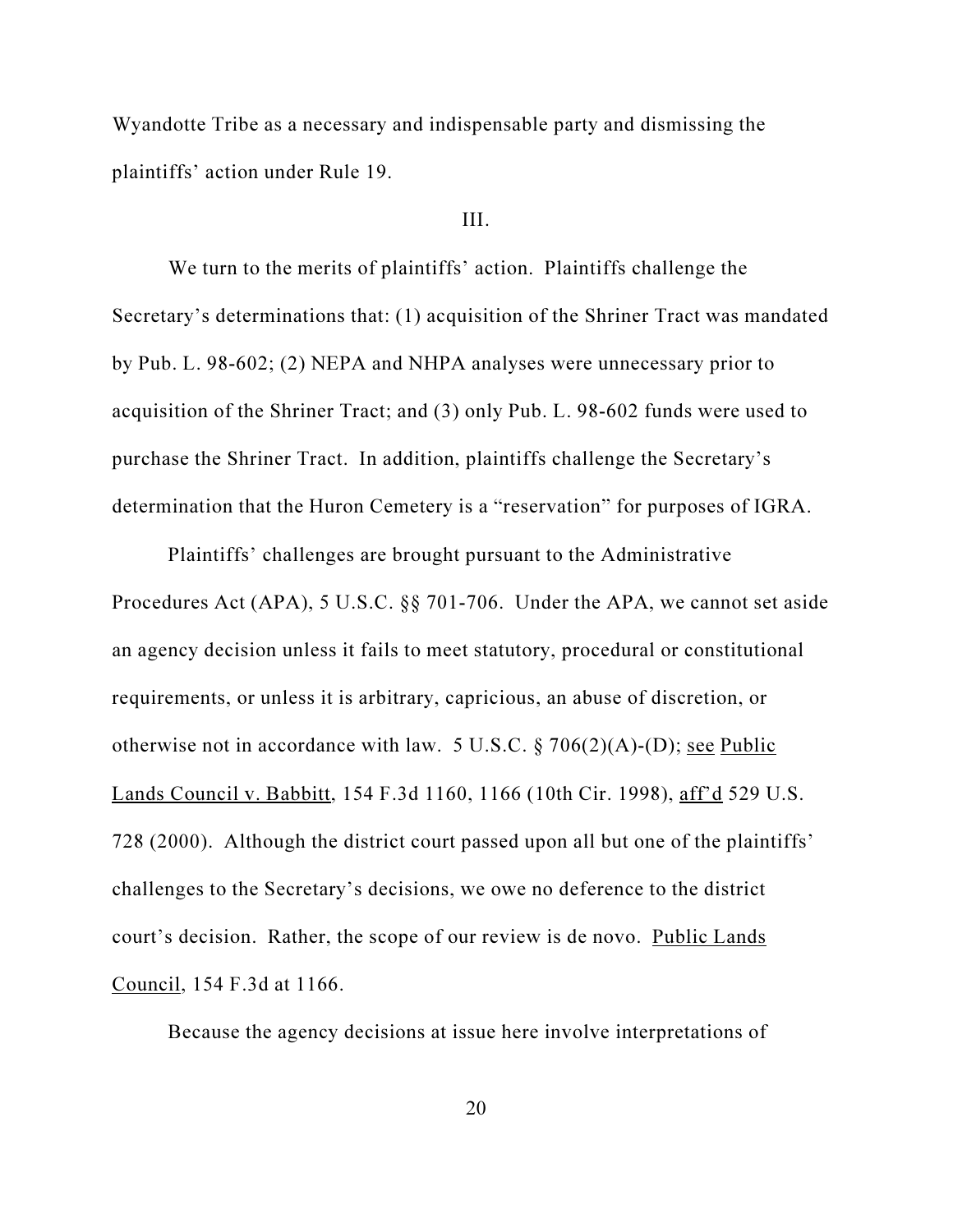federal statutes, our review is guided by the principles announced in Chevron, U.S.A., Inc. v. Natural Resources Defense Council, Inc., 467 U.S. 837, 842-43 (1984). The first question "always, is . . . whether Congress has directly spoken to the precise question at issue." Id. at 842. "If the intent of Congress is clear, that is the end of the matter; for the court, as well as the agency, must give effect to the unambiguously expressed intent of Congress." Id. at 842-43. But if the statute is silent or ambiguous, we are generally required to defer to the agency's interpretation "if it is based on a permissible construction of the statute." Id. at 843. More specifically, if we find "an express delegation of authority to the agency to elucidate a specific provision of the statute by regulation," we must accept the agency's interpretation unless it is "arbitrary, capricious, or manifestly contrary to the statute." Id. at 843-44. Alternatively, if we do not find an express delegation by Congress, but nevertheless perceive an implicit delegation to the agency on the particular question, we must accept a "reasonable interpretation made by the administrator of [the] agency." Id. at 844.

# Was acquisition of the Shriner Tract mandated by Pub. L. 98-602?

Plaintiffs contend the Secretary violated the APA by concluding he had a nondiscretionary duty under Pub. L. 98-602 to acquire the Shriner Tract in trust for the Wyandotte Tribe. According to plaintiffs, the Secretary remained obligated "to satisfy the requirements of the trust statute, 25 U.S.C. § 465, and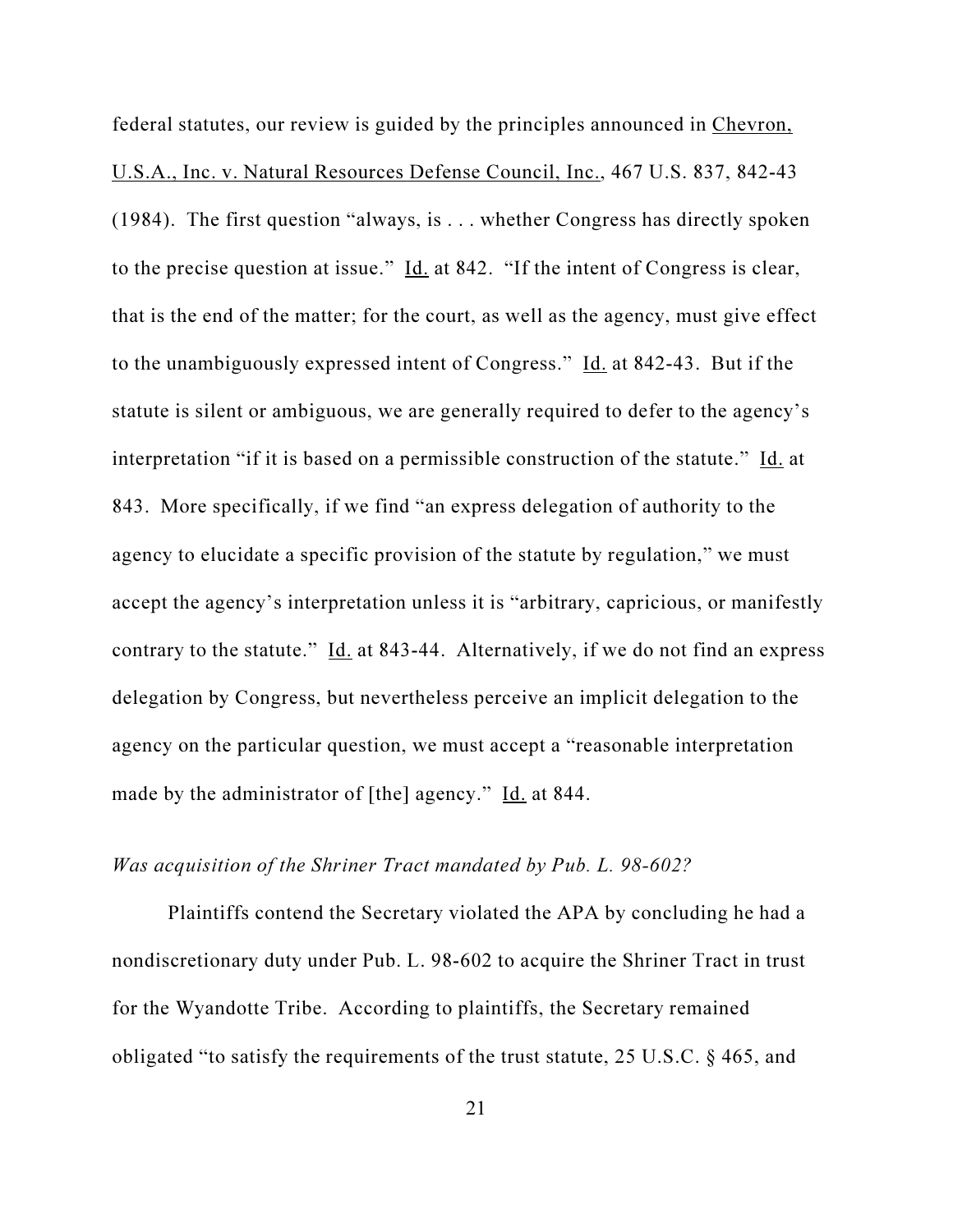regulations, 25 C.F.R. §§ 151 et seq., and to exercise his discretion as required by law in processing any trust application" filed by Wyandotte Tribe pursuant to Pub. L. 98-602. Pls. Br. at 88.

Generally speaking, the Secretary has broad discretion under the Indian Reorganization Act of 1934 (IRA) (the "trust statute" referred to by plaintiffs), 25 U.S.C. § 465, to decide whether to acquire land in trust on behalf of Indian tribes. That statute authorizes the Secretary, "in his discretion, to acquire . . . any interest in lands . . . , within or without existing reservations, . . . for the purpose of providing land for Indians." Id. When the Secretary acts pursuant to the IRA, title to any such lands is "taken in the name of the United States in trust for the Indian tribe or individual Indian for which the land is acquired." Id. To assist in deciding which lands to take into trust under the IRA, the Secretary has promulgated regulations (the "trust regulations" referred to by plaintiffs). See 25 C.F.R. §§ 151 et seq. In pertinent part, those regulations set forth a "Land acquisition policy," which provides:

(a) Subject to the provisions contained in the acts of Congress which authorize land acquisitions, land may be acquired for a tribe in trust status: (1) when the property is located within the exterior boundaries of the tribe's reservation or adjacent thereto, or within a tribal consolidation area; or (2) when the tribe already owns an interest in the land; or (3) when the Secretary determines that the acquisition of the land is necessary to facilitate tribal selfdetermination, economic development, or Indian housing.

25 C.F.R. § 151.3(a).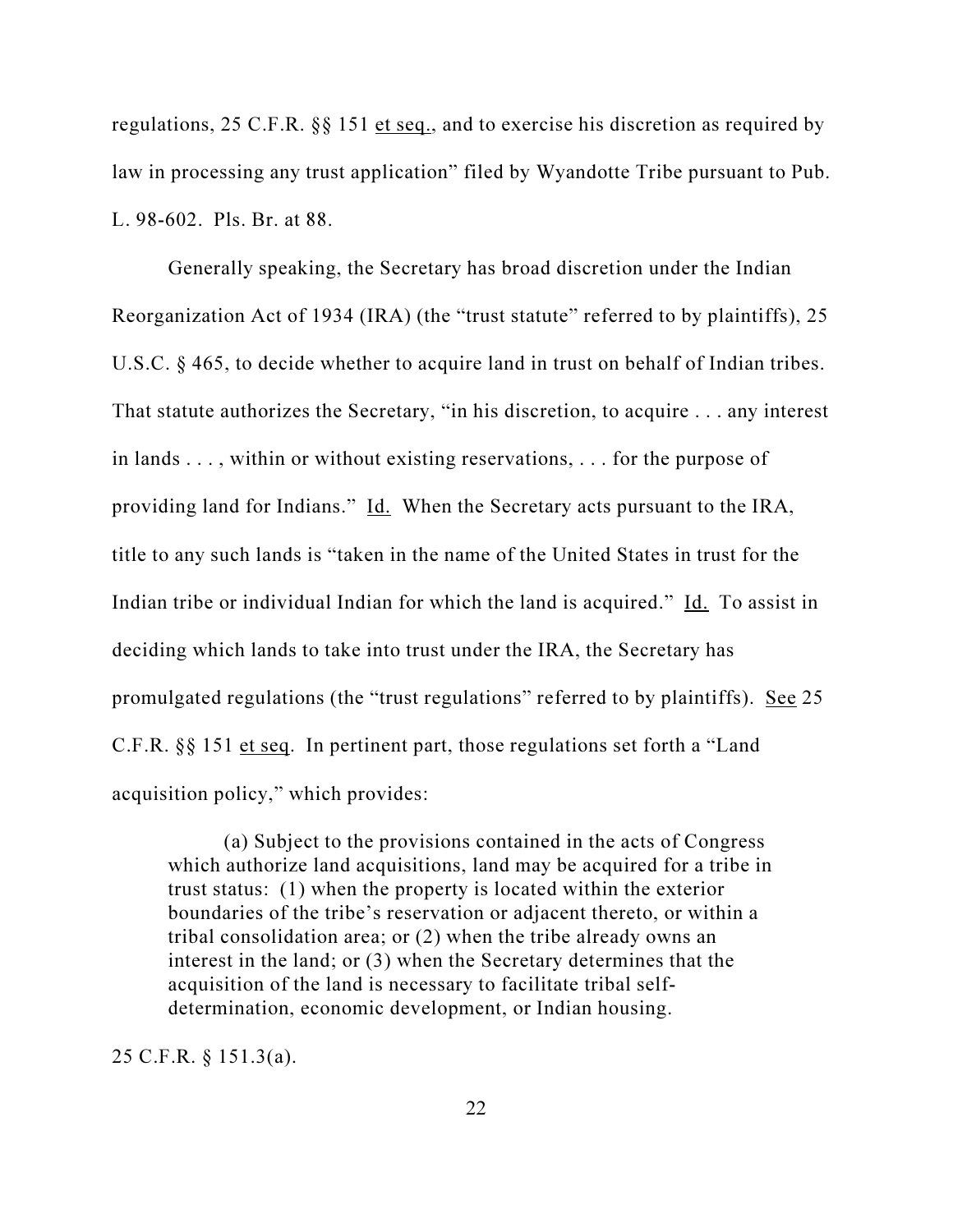Notwithstanding the IRA and its implementing regulations, the Secretary

concluded that his discretion regarding whether to acquire the Shriner Tract on

behalf of the Wyandotte Tribe was curtailed by Pub. L. 98-602. The Secretary

based his conclusion on Section 105 of Pub. L. 98-602, entitled "DISTRIBUTION

TO WYANDOTTE TRIBE OF OKLAHOMA," which provides in pertinent part:

(b) Twenty percent of the funds allocated to the Wyandotte Tribe of Oklahoma pursuant to section 103(b) shall be used and distributed in accordance with the following general plan:

(1) A sum of \$100,000 of such funds shall be used for the purchase of real property which shall be held in trust by the Secretary for the benefit of such Tribe. \* \* \*

 $(c)(1)$  Except as provided in paragraph 2 and notwithstanding any other provision of law, the approval of the Secretary for any payment or distribution by the Wyandotte Tribe of Oklahoma of any funds described in subsection (b) . . . shall not be required and the Secretary shall have no further trust responsibility for the investment, supervision, administration, or expenditure of such funds.

(2) The Secretary may take such action as the Secretary may determine to be necessary and appropriate to enforce the requirements of this title.

Admin. Record at 77 (98 Stat. 3151).

In our view, the Secretary's interpretation is easily affirmed under the first

test set forth in Chevron, i.e., "whether Congress has directly spoken to the

precise question at issue."  $467$  U.S. at 842. Although subsection (b)(1) of

Section 105 could be construed as ambiguous when examined in isolation,

subsection  $(c)(1)$  resolves any potential ambiguities by indicating that,

"notwithstanding any other provision of law, the approval of the Secretary for any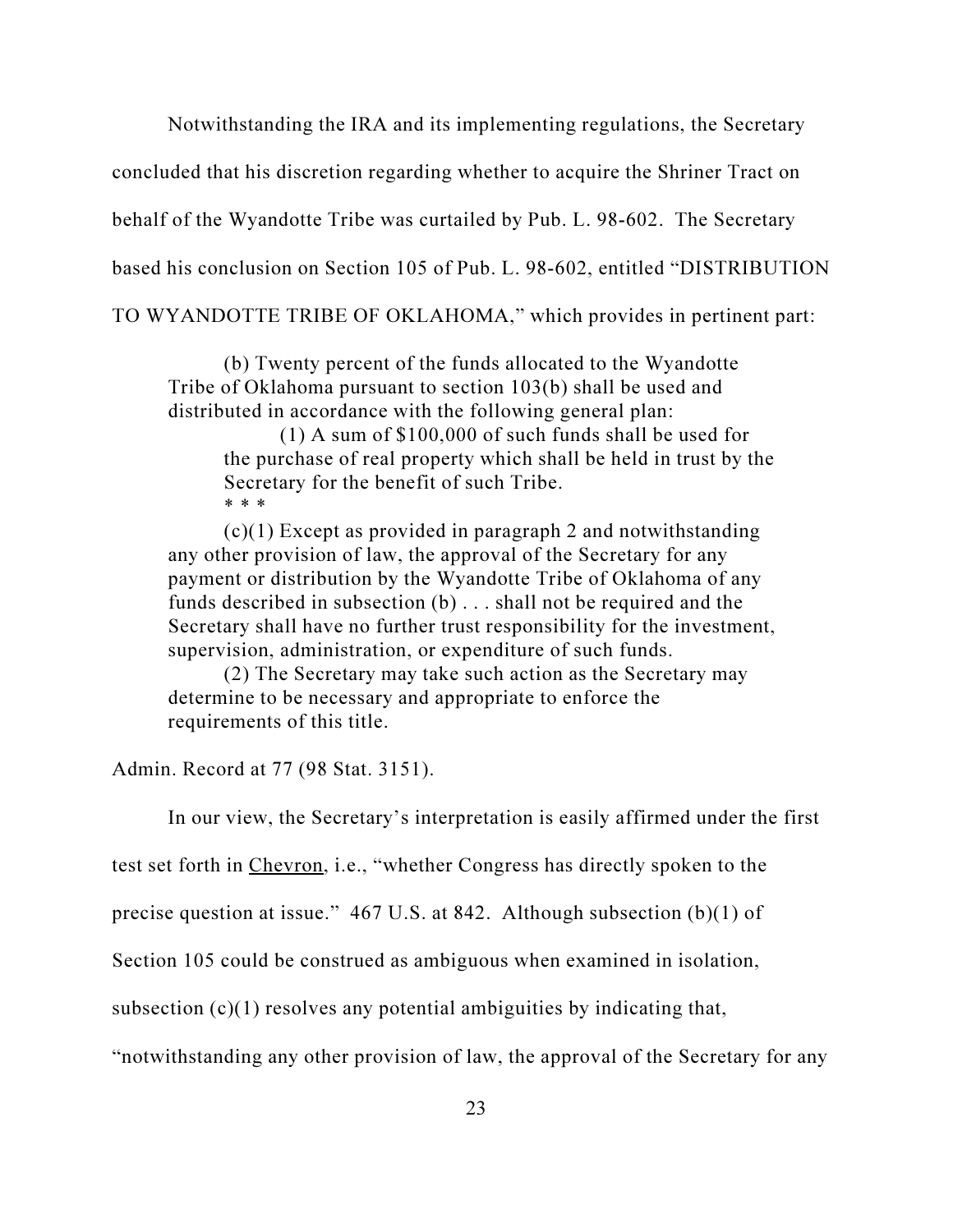payment . . . by the Wyandotte Tribe . . . of any funds described in subsection (b) ... shall not be required." See United Sav. Ass'n of Texas v. Timbers of Inwood Forest Assoc., Ltd., 484 U.S. 365, 371 (1988) (indicating that statutory terms are often "clarified by the remainder of the statutory scheme"). Subsection  $(c)(1)$ clearly indicates that the Secretary shall have no discretion in deciding whether to take into trust a parcel of land purchased by the Wyandotte Tribe with Pub. L. 98- 602 funds. We therefore agree with the Secretary and the district court that, notwithstanding the provisions of the IRA, Pub. L. 98-602 imposed a nondiscretionary duty on the Secretary.

## Was NEPA or NHPA analysis necessary prior to acquisition of Shriner Tract?

Plaintiffs contend the Secretary violated the APA by determining it was unnecessary for the agency to comply with the National Environmental Policy Act (NEPA), 42 U.S.C. §§ 4321 et seq., or the National Historic Preservation Act (NHPA), 16 U.S.C.  $\S$ § 470 et seq., prior to acquiring the Shriner Tract in trust for the Wyandotte Tribe. In response, the Secretary contends analysis under the NEPA and the NHPA is unnecessary due to the mandatory nature of the acquisition. In other words, the Secretary contends, because there was no discretion involved in acquiring the Shriner Tract, NEPA and NHPA analysis would have been pointless.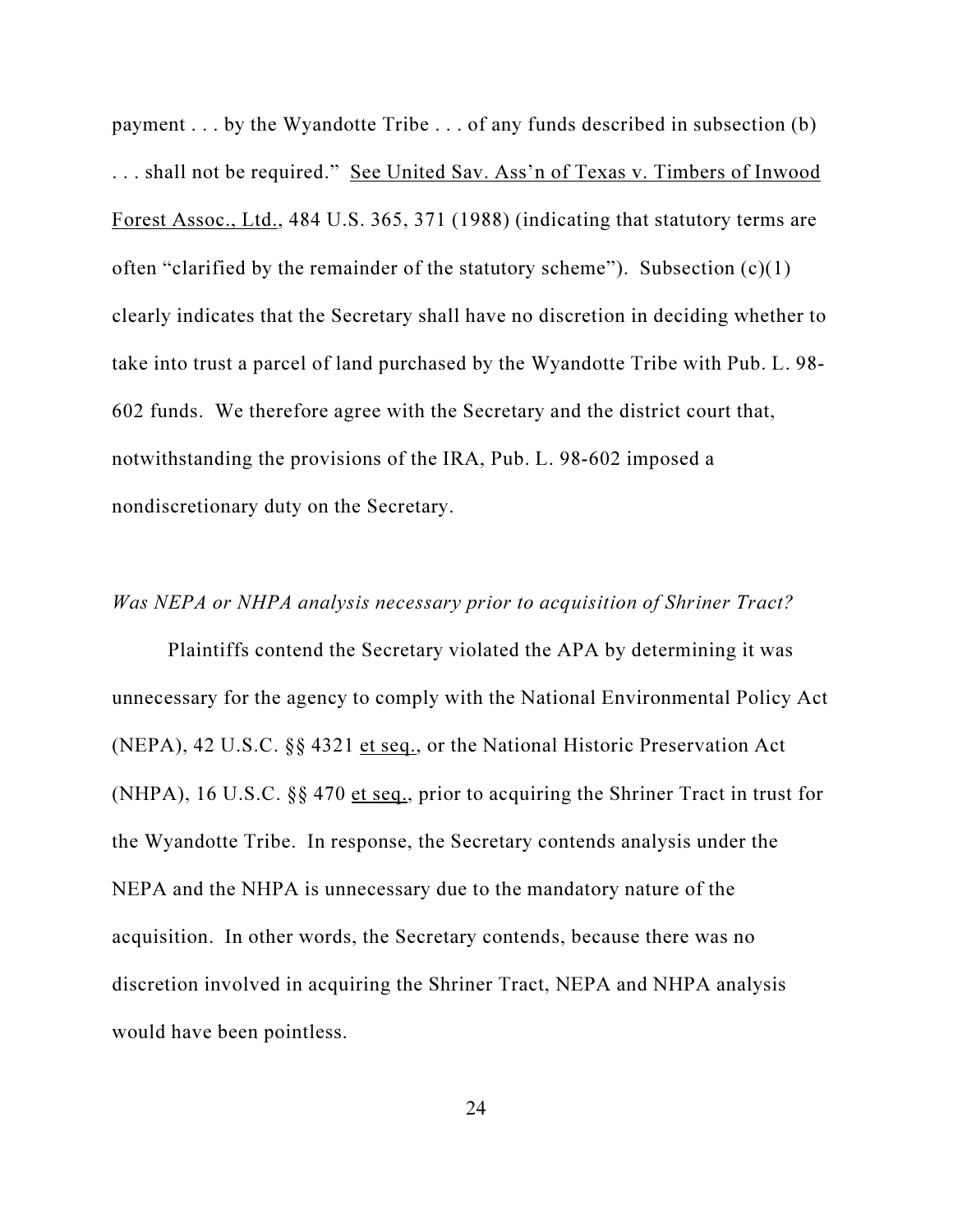Both the NEPA and the NHPA require federal agency heads to take certain steps prior to engaging in certain actions. The NEPA delineates a procedure for federal agencies to follow when any "major federal action" they propose to undertake could pose potential environmental harms. Somewhat similarly, the NHPA requires federal agency heads to take into account the impact of any "Federal or federally assisted undertaking" on sites listed or eligible for listing in the National Register of Historic Places. See 16 U.S.C. § 470f. The NHPA also requires that the Advisory Council on Historic Preservation be given a reasonable opportunity to comment on such undertakings. Id.

Because Pub. L. 98-602 affords the Secretary no discretion with respect to the Shriner Tract acquisition, we conclude the Secretary reasonably determined that no NEPA or NHPA analysis was required prior to the acquisition. Several circuits have held that NEPA compliance is unnecessary where the agency action at issue involves little or no discretion on the part of the agency. E.g., Sierra Club v. Babbitt, 65 F.3d 1502, 1512 (9th Cir. 1995) (collecting cases demonstrating that nondiscretionary agency action is excused from the operation of NEPA); Sugarloaf Citizens Ass'n v. FERC, 959 F.2d 508, 513 (4th Cir. 1992) ("Other Circuits have held that when an agency has no discretion to consider environmental values implementing a statutory requirement, its actions are ministerial and not subject to NEPA."); Goos v. ICC, 911 F.2d 1283, 1296 (8th

25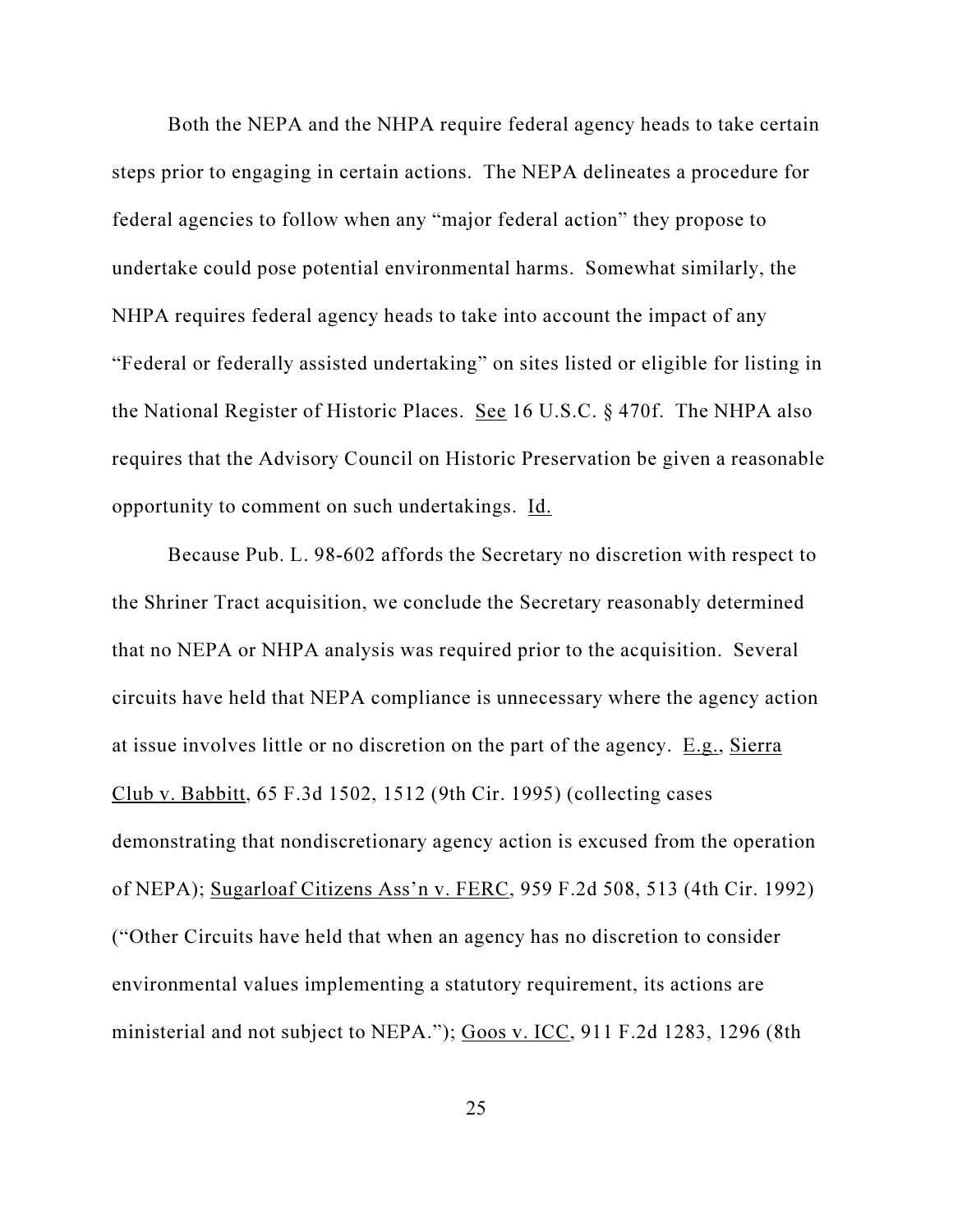Cir. 1990) ("Because the ICC has not been granted any discretion under section 1247(d) to base its issuance of an NITU or CITU on environmental consequences, we agree that it would make little sense to force the ICC to consider factors which cannot affect its decision."); Milo Cmty. Hosp. v. Weinberger, 525 F.2d 144, 147 (1st Cir. 1975) (finding that no EIS was necessary where "consideration of the factors that the appellant has characterized as 'environmental considerations' could not have changed the Secretary's decision"). Although no courts have addressed whether NHPA compliance is necessary in such situations, we are persuaded that a similar rule should apply. Because of the operational similarity between the two statutes, courts generally treat "major federal actions" under the NEPA as closely analogous to "federal undertakings" under the NHPA. E.g., Ringsred v. City of Duluth, 828 F.2d 1305, 1309 (8th Cir. 1987). In sum, because the Secretary exercised no discretion in acquiring the Shriner Tract, he reasonably concluded that NEPA or NHPA analysis would have been pointless, since neither could have had any impact on the acquisition.

### Were Pub. L. 98-602 funds used to purchase the Shriner Tract?

Plaintiffs contend the Secretary acted arbitrarily and capriciously, and against the clear evidence in the agency record, by accepting without scrutiny the Wyandotte Tribe's representation that the Shriner Tract was purchased with only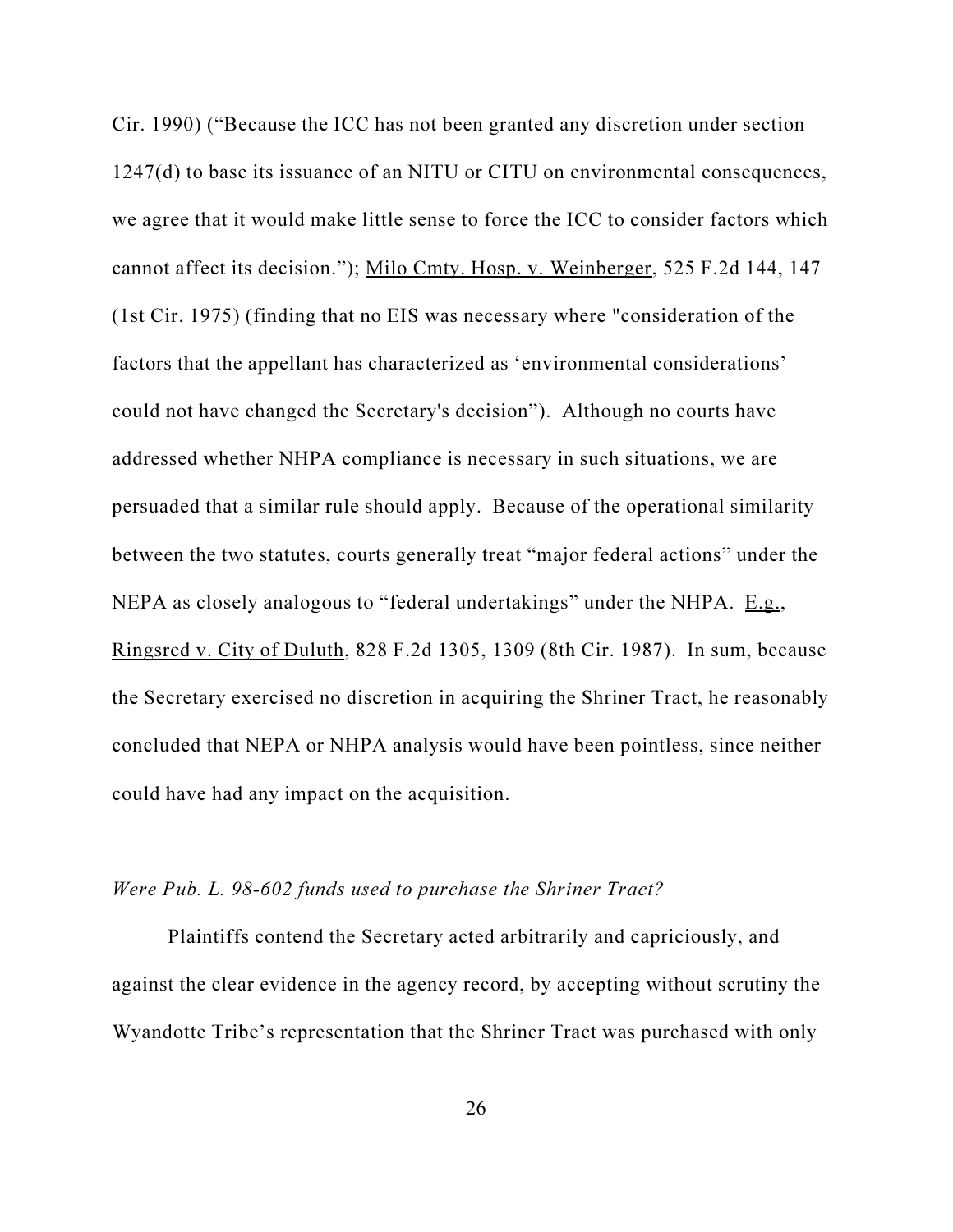Pub. L. 98-602 funds. In response, the Secretary contends "[t]here is no reason to believe that the money used to purchase the Shriner tract was anything other than money available under Pub. L. 98-602."<sup>11</sup> Gov't Br. at 41-42.

Although the Secretary attempts to support his contention by citing various documents contained in the administrative record, the documents in fact suggest that nearly half of the funds used to acquire the Shriner Tract were non-Pub. L. 98-602 funds. First, the Secretary points to an April 12, 1995 resolution of the Wyandotte Tribe authorizing the fee-to-trust application. Although it is true the resolution indicates that Pub. L. 98-602 funds will be used for the proposed acquisition, it in fact states that the Tribe "will purchase the Kansas City Tract with a portion of the PL 602 set aside funds." Admin. Record at 82 (emphasis added). The reference at best would indicate part of the monies set aside for tribal use in Pub. L. 98-602 would be used in this purchase. Second, the Secretary cites to an April 19, 1996, letter from the Wyandotte Tribe to BIA in which the Tribe outlines its plan for purchasing the Shriner Tract. Although the

<sup>&</sup>lt;sup>11</sup> Plaintiffs' argument is based upon their assumption that Section 105(b)(1) of Pub. L. 98-602 applies only if funds allocated under that section are used to purchase a particular parcel of real property. In his appellate brief, the Secretary did not dispute this assumption. At oral argument, however, the Secretary attempted to assert that he concluded, prior to the acquisition, that Section  $105(b)(1)$  required only that the majority of funds used for an acquisition were Pub. L. 98-602 funds. This assertion is not borne out by the record, nor by the arguments in the Secretary's brief. We therefore disregard it.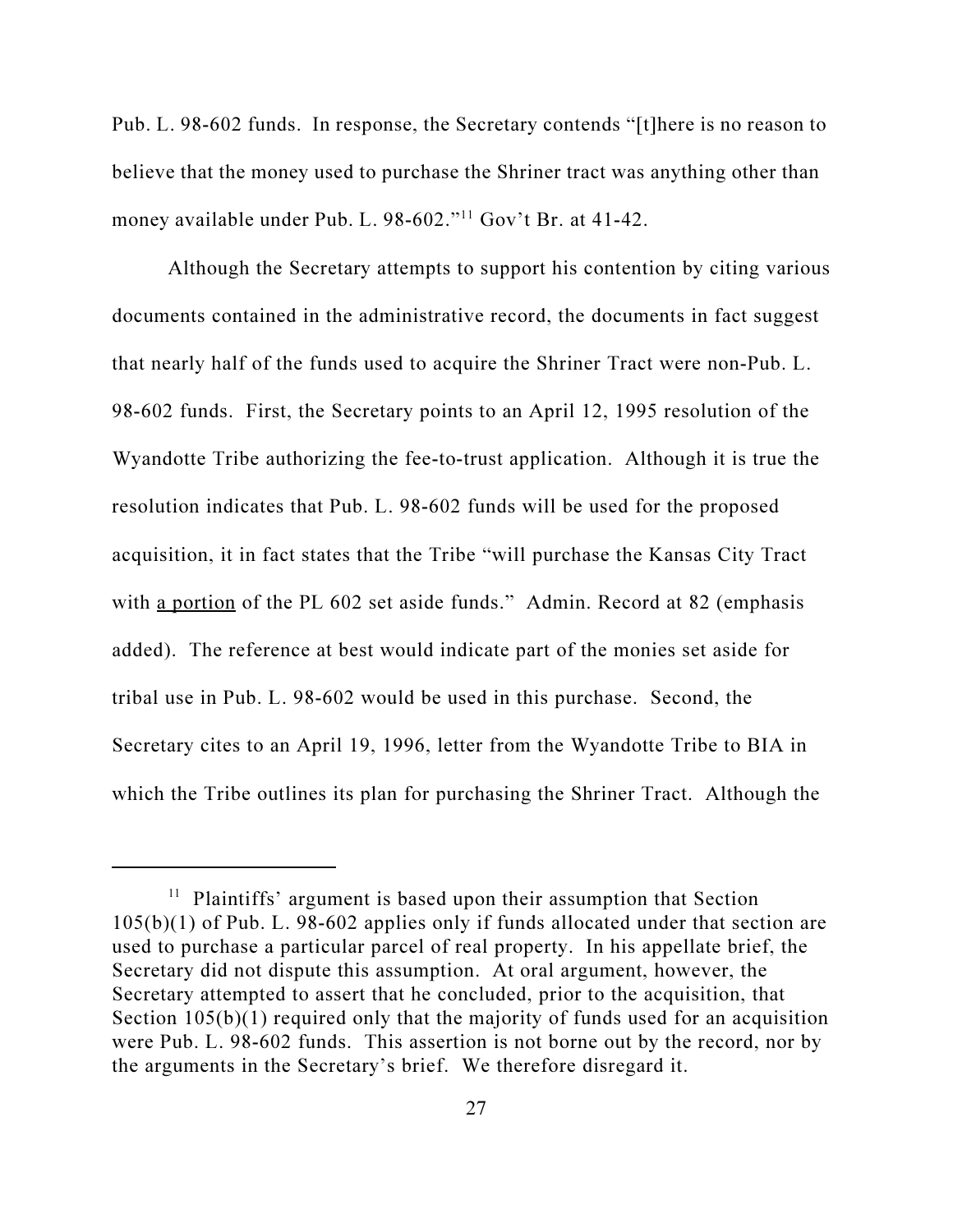letter indicates "the Shriner's land" will be purchased for \$100,000 using funds "wired from the [Pub. L. 98-602] trust account maintained by the Mercantile Bank of Joplin, Missouri," the letter goes on to state that "[t]he funds required for closing on the Shriner's building [which the Tribe intended to purchase for \$80,000] will be wired from *another tribal account*." Id. at 269 (emphasis added). In other words, the letter seems to suggest that only the land, but not the building, was purchased with Pub. L. 98-602 funds. Another document cited by the Secretary, an internal e-mail message from one BIA employee to another, seems to suggest that at least some agency employees were aware that the Pub. L. 98-602 funds remaining and available to fund this purchase would not cover the entire purchase price of the Shriner Tract.

Based upon these documents, which are not contradicted by any other documents in the record, we conclude the Secretary's determination that only Pub. L. 98-602 funds were being used for the purchase was not supported by substantial evidence in the record. We therefore reverse with directions to the district court to remand the matter to the Secretary for further consideration of this issue.

# Is the Huron Cemetery a "reservation" for purposes of IGRA?

The final, and indeed critical, issue raised by plaintiffs is whether the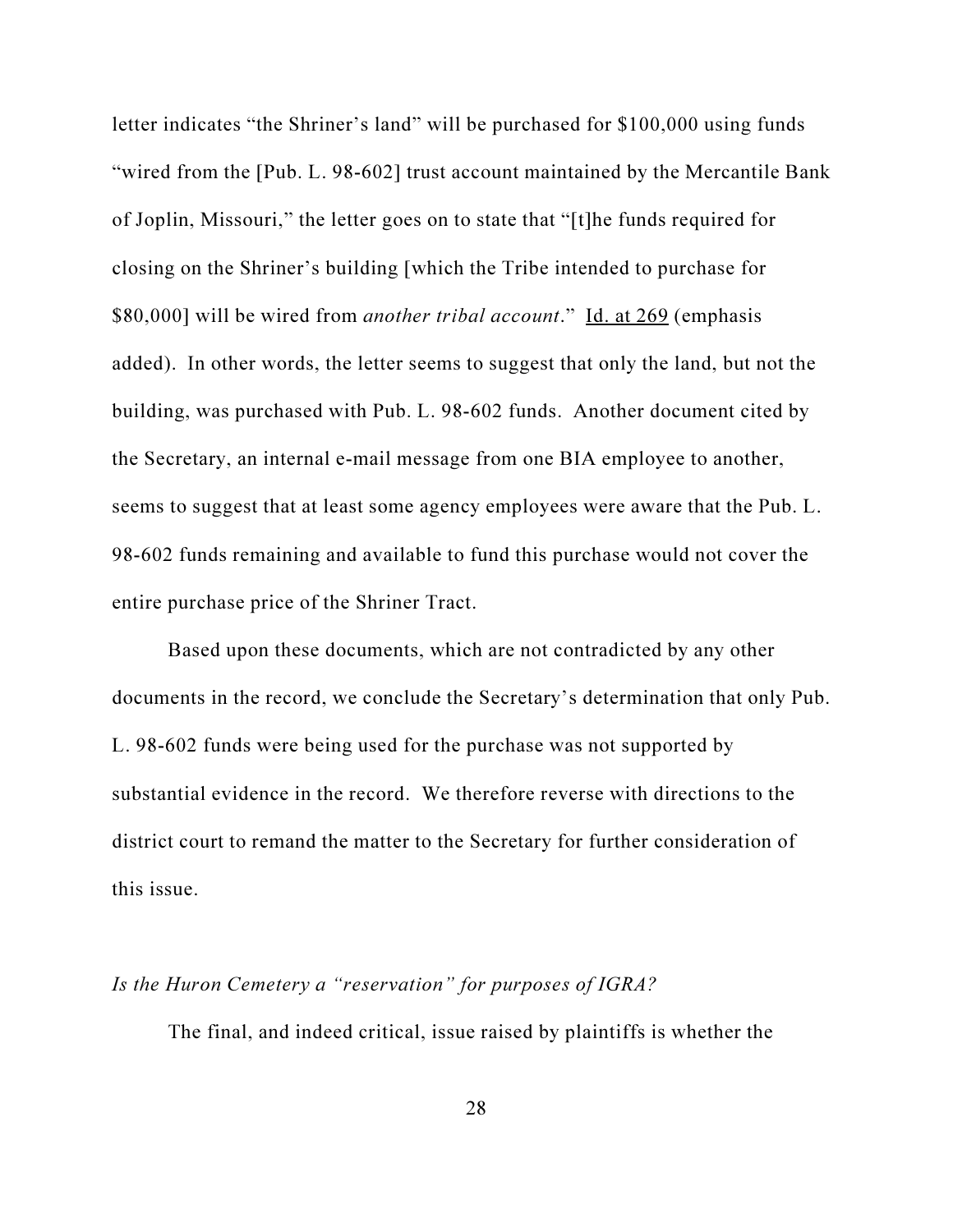Secretary acted arbitrarily or capriciously in concluding that the Huron Cemetery constitutes a "reservation" for purposes of IGRA. The district court did not address the question of whether the Huron Cemetery constitutes a "reservation" for purposes of IGRA. Because the facts relevant to that issue are uncontroverted and the issue thus hinges on a question of statutory interpretation, we have discretion to decide it in the first instance and conclude that doing so is in the interests of judicial economy. E.g., United Food & Commercial Workers Union v. Southwest Ohio Reg'l Transit Auth., 163 F.3d 341 (6th Cir. 1998) ("Although we will generally decline to consider in the first instance issues not considered by the district court, we will make an exception where injustice might otherwise result, or where the issue presents only a question of law."); Travelers Ins. Co. v. Pataki, 63 F.3d 89 (2d Cir. 1995) (concluding that appellate court had discretion to decide in the first instance a question of law not reached by the district court).

Plaintiffs contend the Secretary's determination that the Huron Cemetery is a "reservation" for purposes of IGRA is wrong for several reasons. First, plaintiffs argue that when the land upon which the cemetery now rests was acquired by the Wyandottes from the Delawares, there was never any declaration that it was intended to be the Wyandottes' reservation. Second, plaintiffs argue that nothing in the 1855 Treaty indicates that the United States or the Tribe intended for the cemetery to operate as a reservation. Third, plaintiffs contend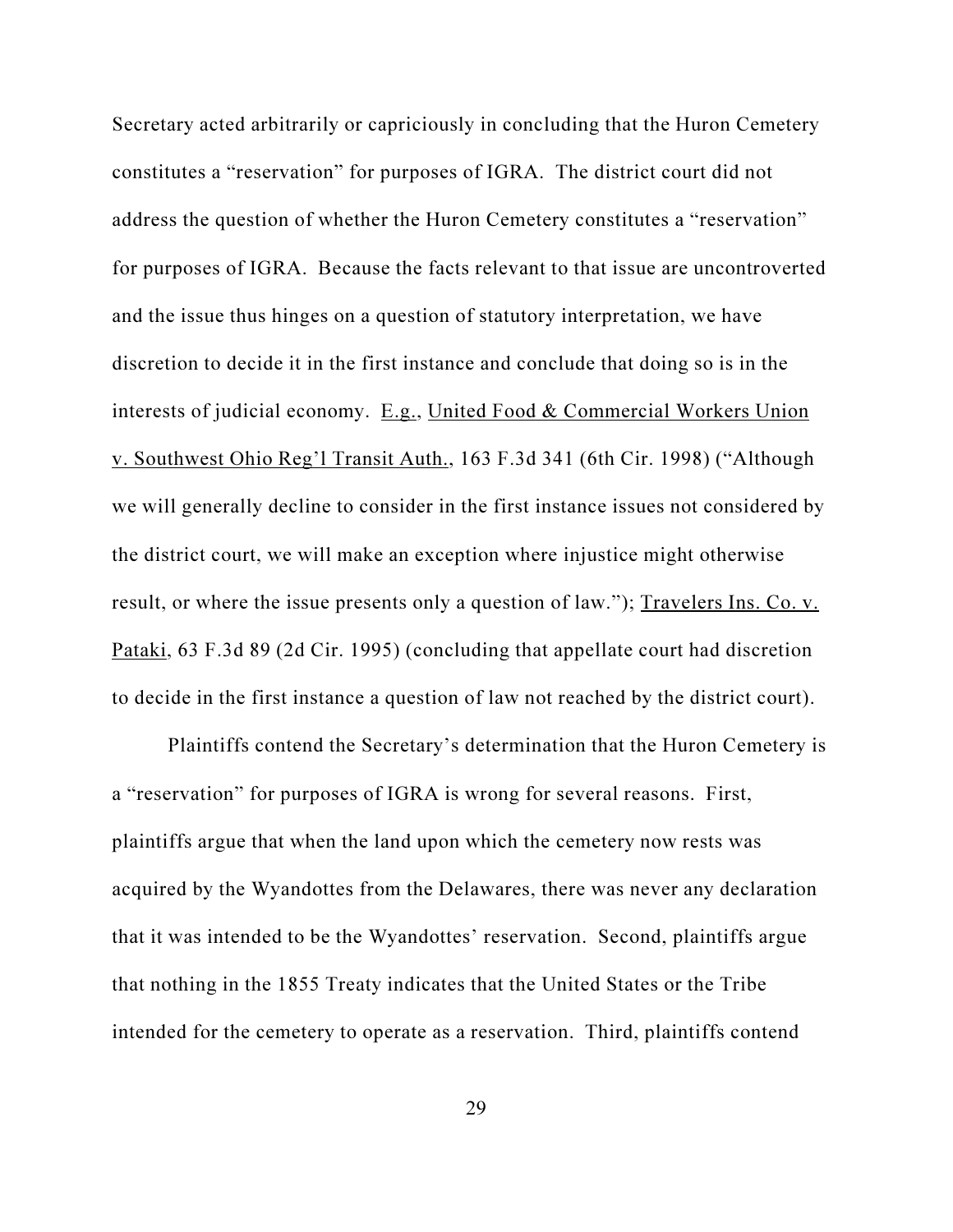that in enacting IGRA, Congress specifically distinguished between "reservation" and "lands held in trust" by the United States for a tribe. According to plaintiffs, Congress clearly intended for the term "reservation" to include only land that is actually used for the residence of tribal members (and, through use of the phrase "the Tribe's reservation," indicated that each Tribe would have only one reservation for purposes of IGRA). Plaintiffs argue that the cemetery does not fall within this definition because it is a free-standing public burial ground, situated more than 200 miles away from the Oklahoma reservation upon which the tribal members actually reside. Fourth, plaintiffs argue that the Wyandotte Tribe has not manifested tribal governmental jurisdiction over the cemetery. Finally, plaintiffs argue that the Secretary's determination is contrary to public policy as expressed in IGRA. For example, plaintiffs contend, Congress intended by way of IGRA to provide "employment on reservation for tribal members, members who may be traditionally plagued by few employment opportunities unless they leave the reservation." Pls. Br. at 59. Here, plaintiffs argue, "a casino located in downtown Kansas City, Kansas provides no on-reservation employment for members of the Wyandotte Tribe . . . , who reside more than 200 miles away and would have to leave the Oklahoma reservation to work in the facility." Id. at 59-60.

In response, the Secretary contends that he construed the term

30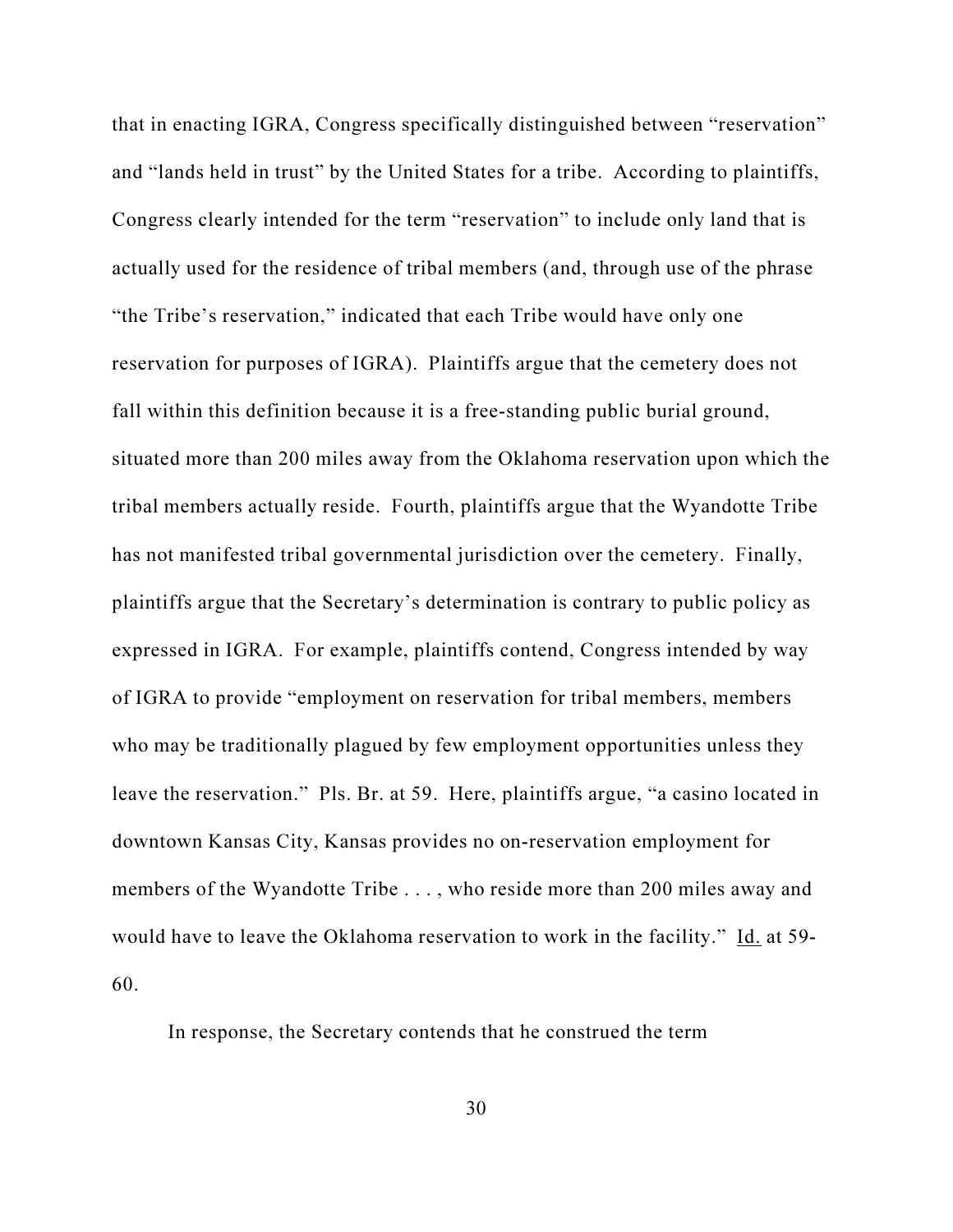"reservation," as used in IGRA, in a manner consistent with its "usual meaning." According to the Secretary, the phrase originally "referred to any land reserved from an Indian cession to the federal government," Gov't Br. at 52 (citing United States v. Winans, 198 U.S. 371, 378 (1905)), but has since evolved "to include land set aside under federal protection, whether by executive order or otherwise, for the use of tribal Indians, regardless of origin." Id. Under this definition, the Secretary contends, it is enough that the property at issue has been set aside for some purpose by the federal government, and there is no requirement that tribal members actually reside on the property. The Secretary contends the Huron Cemetery "falls squarely within this definition":

In 1848, the United States approved of, and in 1850, the United States paid for, the Wyandottes' purchase of Kansas property in satisfaction of the United States' 1842 promise to the Tribe that it would reserve Kansas lands for the Tribe. In 1855, the Tribe ceded that land to the United States, but the Treaty specifically excepted the Huron Cemetery from the cession. By expressly and unambiguously reserving the cemetery, the treaty gave it the same status as the whole parcel of land had before the cession and allotment. At the very least, as land reserved from an Indian cession to the federal government, the property would fall within the traditional definition of a "reservation."

Id. at 54 (citations omitted). Finally, the Secretary argues that the status of property as a "reservation" under IGRA "is not altered by the failure of a tribe to assert its jurisdiction over land or the assertion of such jurisdiction by others." Id. at 54-55. Instead, the Secretary argues, "only explicit congressional action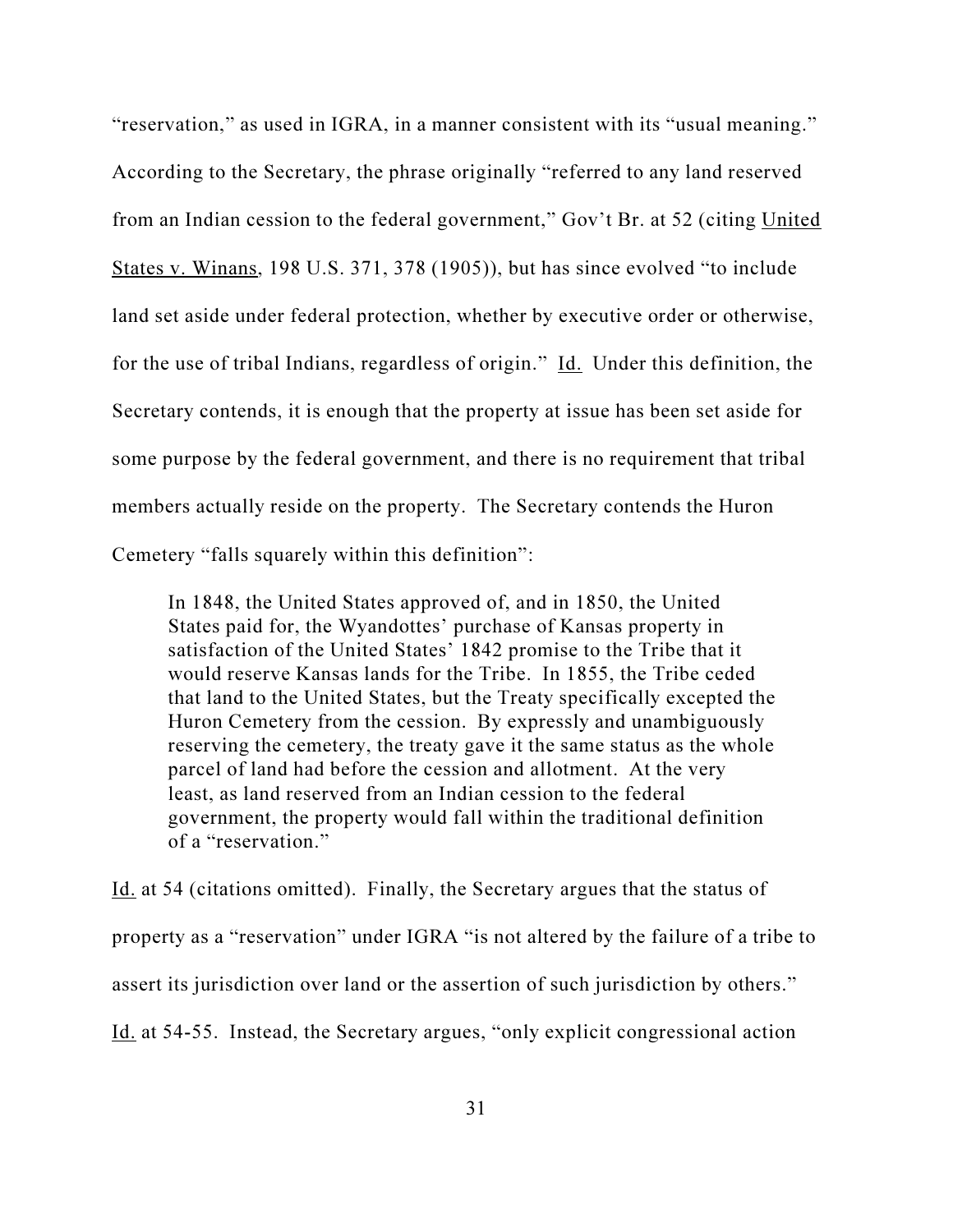can alter a property's reservation status." Id. at 55.

To resolve this issue, we again return to the Chevron framework. Because IGRA does not specifically define the term "reservation," the parties agree, as do we, that Congress has not "directly spoken to the precise question at issue." Chevron, 467 U.S. at 842. Normally, under Chevron, the next step would be to determine whether the Secretary's interpretation is based upon a permissible construction of the statute. Significantly, however, neither the Secretary nor the Department of the Interior in general is charged with administering IGRA. When Congress enacted IGRA, it established the National Indian Gaming Commission (Commission) and charged the Commission with the exclusive regulatory authority for Indian gaming conducted pursuant to IGRA.<sup>12</sup> 25 U.S.C. § 2704. That authority includes "promulgat[ing] such regulations and guidelines as it deems appropriate to implement the provisions" of IGRA. 25 U.S.C. § 2706(b)(10). Presumably, the Commission's authority also includes interpreting any ambiguous phrases or terms contained in IGRA.

Reviewing the record in this case, there is no indication that the

<sup>&</sup>lt;sup>12</sup> Although the Commission is nominally part of the Department of the Interior, the Secretary conceded at oral argument that the Commission functions as an independent entity. In any event, Congress expressly indicated that it was only the Commission that had authority to oversee IGRA. For example, although Congress granted the Secretary interim authority to regulate Indian gaming, that authority was to cease at the point at which the Commission was organized and issued regulations. 25 U.S.C. § 2709.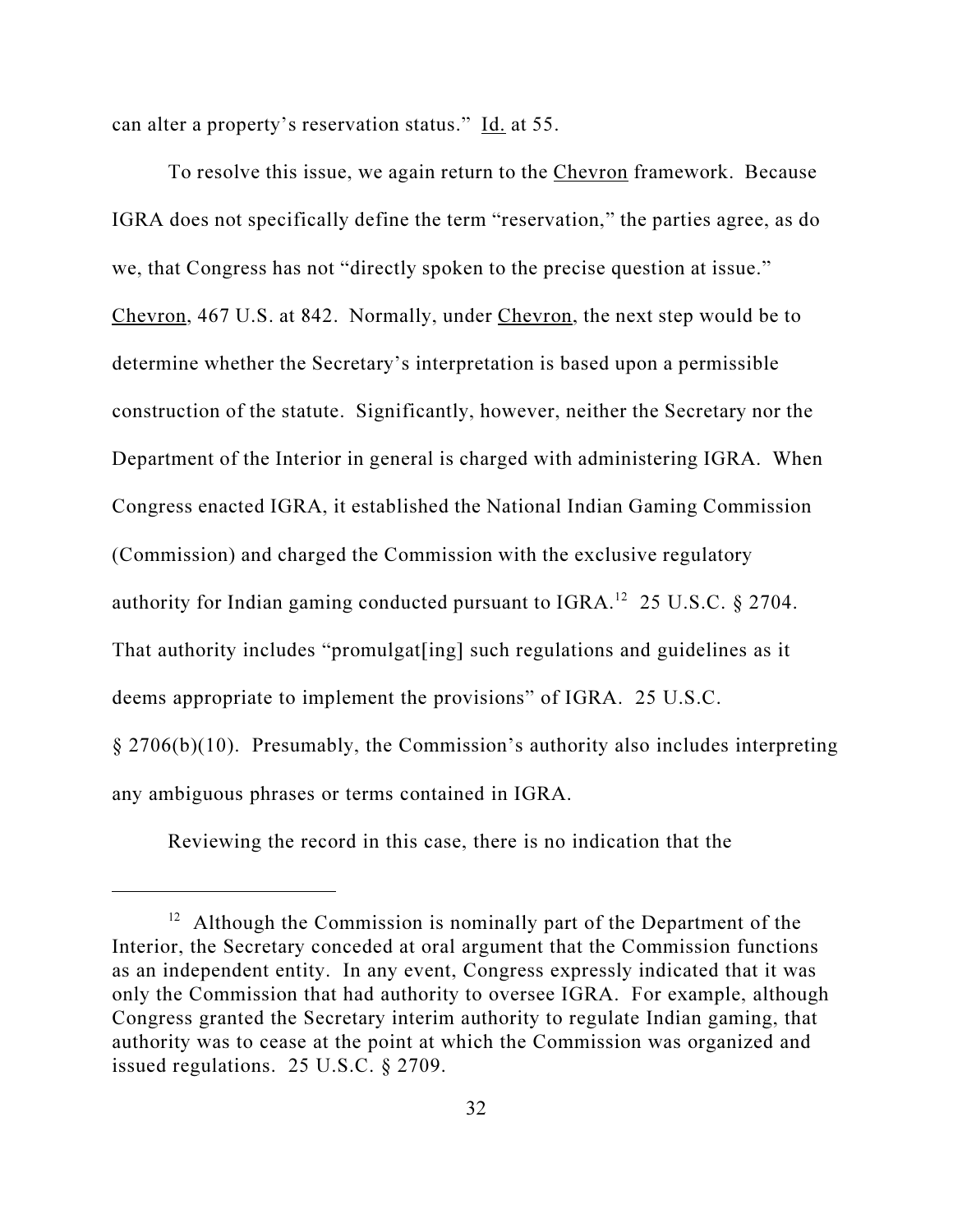Commission had any involvement in deciding whether the Huron Cemetery constituted a "reservation" for purposes of IGRA. To the contrary, the record indicates that a preliminary determination of the issue was first made by the Associate Solicitor for the Division of Indian Affairs. That determination was reviewed and adopted by the Director of the Indian Gaming Management Staff. Further, there is no indication in the record of any connection between the Indian Gaming Management Staff and the Commission. Finally, the determination was adopted by the Assistant Secretary for Indian Affairs. No documents indicate that the determination was reviewed by the Commission. $^{13}$ 

Because the Secretary lacked authority to interpret the term "reservation," as used in IGRA, we owe no deference to his interpretation. E.g., Adams Fruit Co. v. Barrett, 494 U.S. 638, 649 (1990) (refusing to defer to Secretary of Labor's interpretation of specific provision of the Migrant and Seasonal Agricultural Worker Protection Act because Congress had not charged the Secretary with overseeing the statute); Passamaquoddy Tribe v. Maine, 75 F.3d 784, 793-94 (1st Cir. 1996) (refusing to grant Chevron deference to Indian Gaming Commission's interpretation of Maine Indian Claims Settlement Act of 1980 because the Secretary of the Interior, and not the Commission, was charged with

<sup>&</sup>lt;sup>13</sup> At oral argument, the Secretary conceded that the Commission had no involvement in the determinations at issue in this case.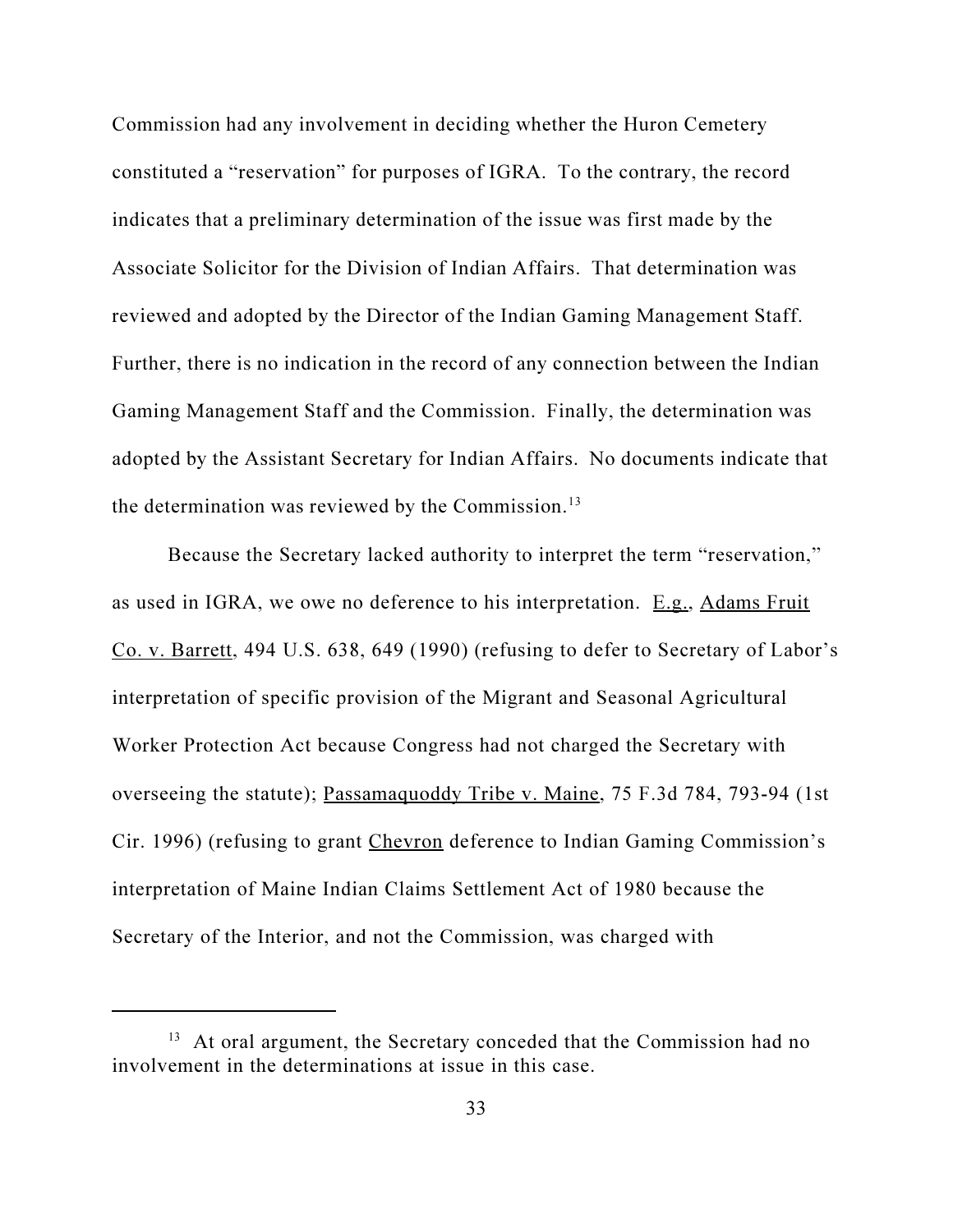administering the statute); cf. Bureau of Alcohol, Tobacco & Firearms v. FLRA, 464 U.S. 89, 97 (1983) (refusing to sanction "'unauthorized assumption by an agency of major policy decisions'") (quoting American Ship Bldg. Co. v. NLRB, 380 U.S. 300, 318 (1965)). Instead, we proceed to decide for ourselves the meaning of the term "reservation," as used in IGRA.

"The starting point for our interpretation of a statute is always its language." Community for Creative Non-Violence v. Reid, 490 U.S. 730, 739 (1989) (citing Consumer Product Safety Comm'n v. GTE Sylvania, Inc., 447 U.S. 102, 108 (1980)). Unlike other federal statutes which contain specific definitions of the term "reservation," e.g.,  $7 \text{ U.S.C.}$  § 2012 (1994) (defining "reservation" as "the geographically defined area or areas over which a tribal organization . . . exercises governmental jurisdiction"); 25 U.S.C. § 1452(d) (1994) (defining "reservation" to include "Indian reservations, public domain Indian allotments, former Indian reservations in Oklahoma, and land held by incorporated Native groups, regional corporations, and village corporations under the provisions of the Alaska Native Claims Settlement Act"), neither the specific statute at issue here, nor IGRA in general, defines the term "reservation." We therefore must infer, at least initially, that Congress intended "'to incorporate the established meaning of the[] term[].'" Reid, 490 U.S. at 739 (quoting NLRB v. Amax Coal Co., 453 U.S. 322, 329 (1981)).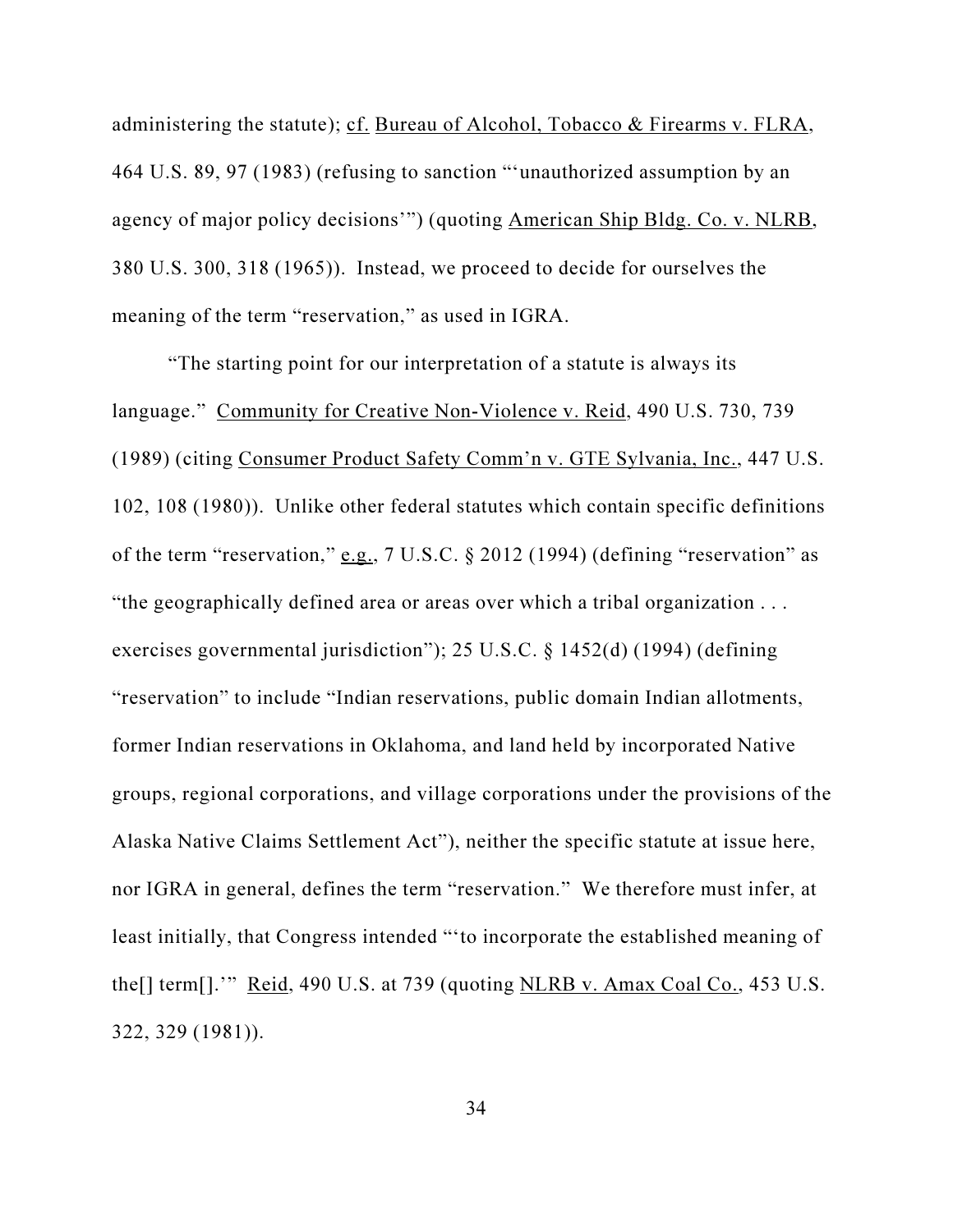The parties disagree on the established meaning of the term "reservation." The Secretary suggests its established meaning broadly refers to any parcel of land set aside by the federal government for Indian use. This position is arguably supported by language found in older Supreme Court cases, e.g., Spalding v. Chandler, 160 U.S. 394, 403 (1896) (indicating that the creation of a reservation confers upon the tribe "the right to possess and occupy the lands for the uses and purposes designated"), as well as by current dictionary definitions of the term. See Black's Law Dictionary 1307 (6th ed. 1990) (defining the term "reservation," in part, as "[a] tract of land (under control of the Bureau of Indian Affairs) to which an American Indian tribe retains its original title to ownership or which has been set aside for its use out of the public domain"). In contrast, plaintiffs argue that the established common-law meaning of the term "reservation," as used in the context of Indian tribes, refers to land set aside by the federal government for the occupation of tribal members. Plaintiffs' position is supported by the leading treatise on Indian law, which indicates that "[t]he term 'Indian reservation' originally had meant any land reserved from an Indian cession to the federal government regardless of the form of tenure." F. Cohen, Handbook of Federal Indian Law at 34 (1982 Edition). The treatise goes on to state: "During the 1850's, the modern meaning of Indian reservation emerged, referring to land set aside under federal protection for the residence of tribal Indians, regardless of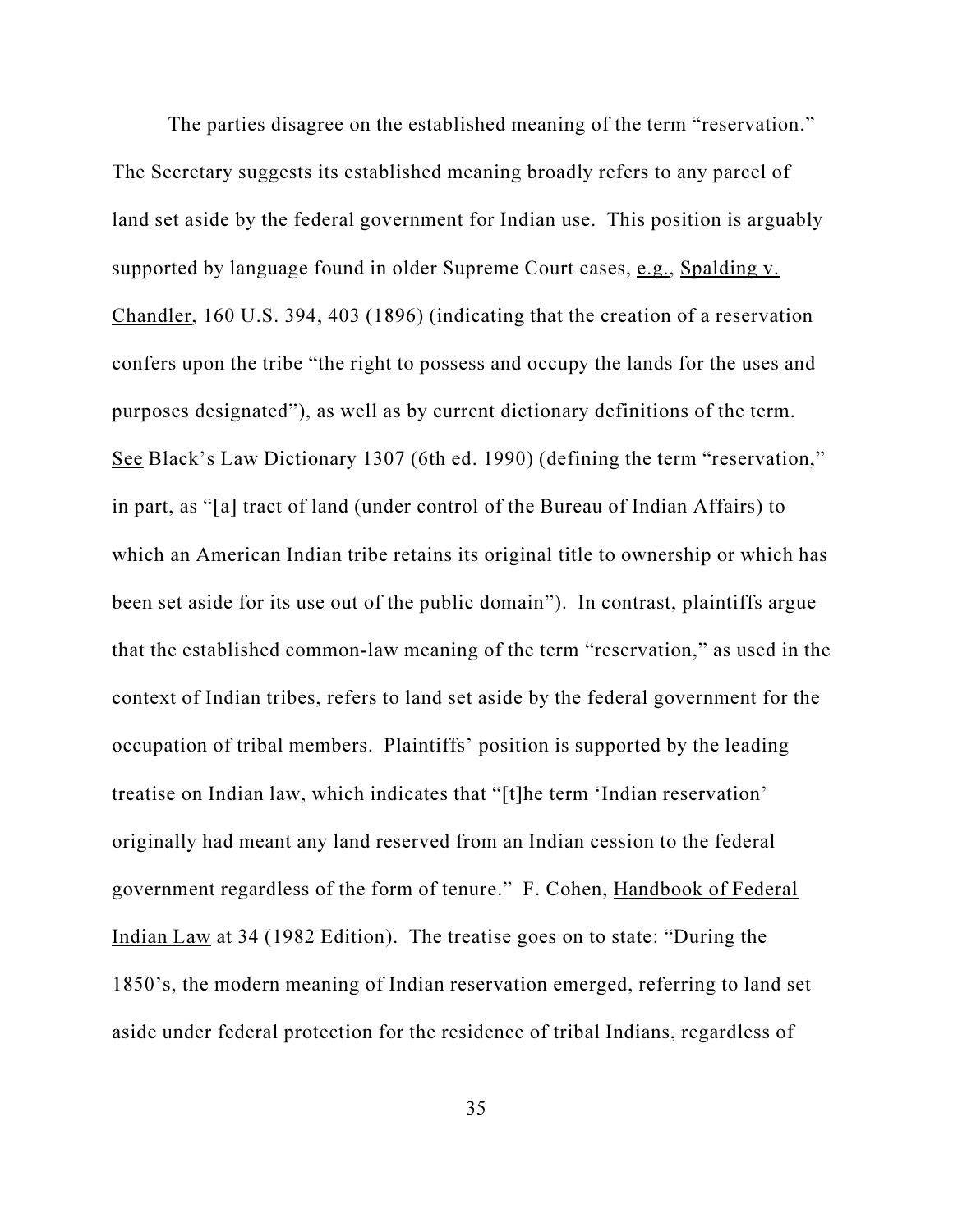origin. By 1885 this meaning was firmly established in law." Id. at 34-35.<sup>14</sup>

Without deciding which party's view of the established meaning of the term "reservation" is correct, we conclude that the interpretation forwarded by plaintiffs is the one Congress intended to adopt when it enacted IGRA. As noted by plaintiffs, IGRA's use of the phrase "the reservation of the Indian tribe" in 25 U.S.C. § 2719(a)(1), suggests that Congress envisioned that each tribe would have only one reservation for gaming purposes. See generally Bailey v. United States, 516 U.S. 137, 145 (1995) ("We consider not only the bare meaning of the word [at issue] but also its placement and purpose in the statutory scheme."); King v. St. Vincent's Hospital, 502 U.S. 215, 221 (1991) ("the meaning of statutory language, plain or not, depends on context"). Further, as pointed out by plaintiffs, IGRA specifically distinguishes between the "reservation" of an Indian tribe and lands held in trust for the tribe by the federal government.  $E.g., 25$ U.S.C.  $\S 2719(a)(1)-(2)$ ,  $(b)(1)(B)$ . Under the Secretary's proposed interpretation of the term "reservation," the line between the two would arguably be muddied. In other words, if the term "reservation" were to encompass all land held in trust

<sup>&</sup>lt;sup>14</sup> In his appellate brief, the Secretary cites to a footnote on the same page of this treatise, while omitting the main text of the treatise which is quoted above. Gov't Br. at 52. By doing so, the Secretary omits the key phrase "for the residence of tribal Indians," and attempts to suggest that a "reservation" is land set aside by the federal government for Indian use. This is inconsistent with the treatise's description of the "modern meaning" of the term "Indian reservation."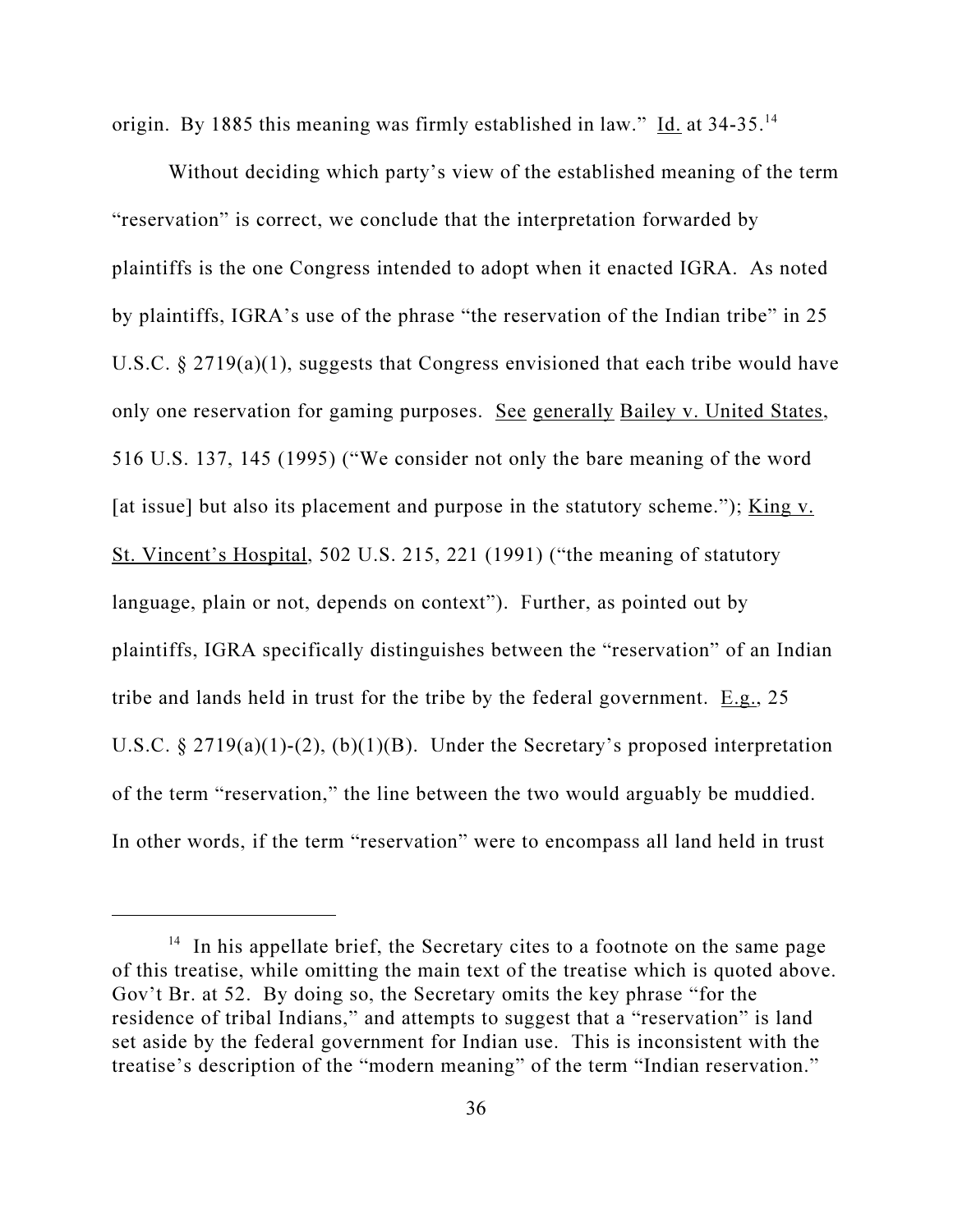by the government for Indian use (but not necessarily Indian residence), then presumably most, if not all, trust lands would qualify as "reservations." In turn, all of those parcels could be used in the manner in which the Wyandotte Tribe seeks to use the Huron Cemetery and its surrounding tracts.

Applying what we believe to be the proper definition of the term "reservation" for purposes of IGRA to the facts of this case, it is apparent that the Huron Cemetery does not fall within that definition. Although the Huron Cemetery was reserved by the federal government in the 1855 treaty, it is uncontroverted that the reservation was made strictly for purposes of preserving the tract's status as a burial ground.<sup>15</sup> It is further uncontroverted that, since the time of the 1855 treaty, the Huron Cemetery has not been used by the Wyandotte Tribe for purposes of residence. Rather, the tract, which is now separated by a significant distance from the actual reservation of the Wyandotte Tribe in Oklahoma, has consistently maintained its character as a public burial ground.

<sup>&</sup>lt;sup>15</sup> At oral argument, there was some discussion concerning whether the language of the 1855 treaty may have allowed the Wyandotte Tribe to retain title to the Huron Cemetery. We find no support for such a conclusion. If the intent of the 1855 treaty was to allow the Wyandotte Tribe to retain title to the Huron Cemetery, there would have been no need to specify its intended use. In other words, if the Wyandottes had retained title, they could have done with the tract as they wished, and there would have been no need to outline the intended use in the 1855 treaty. In any event, we note the courts and Congress have consistently read the 1855 treaty as transferring title to the Huron Cemetery to the federal government.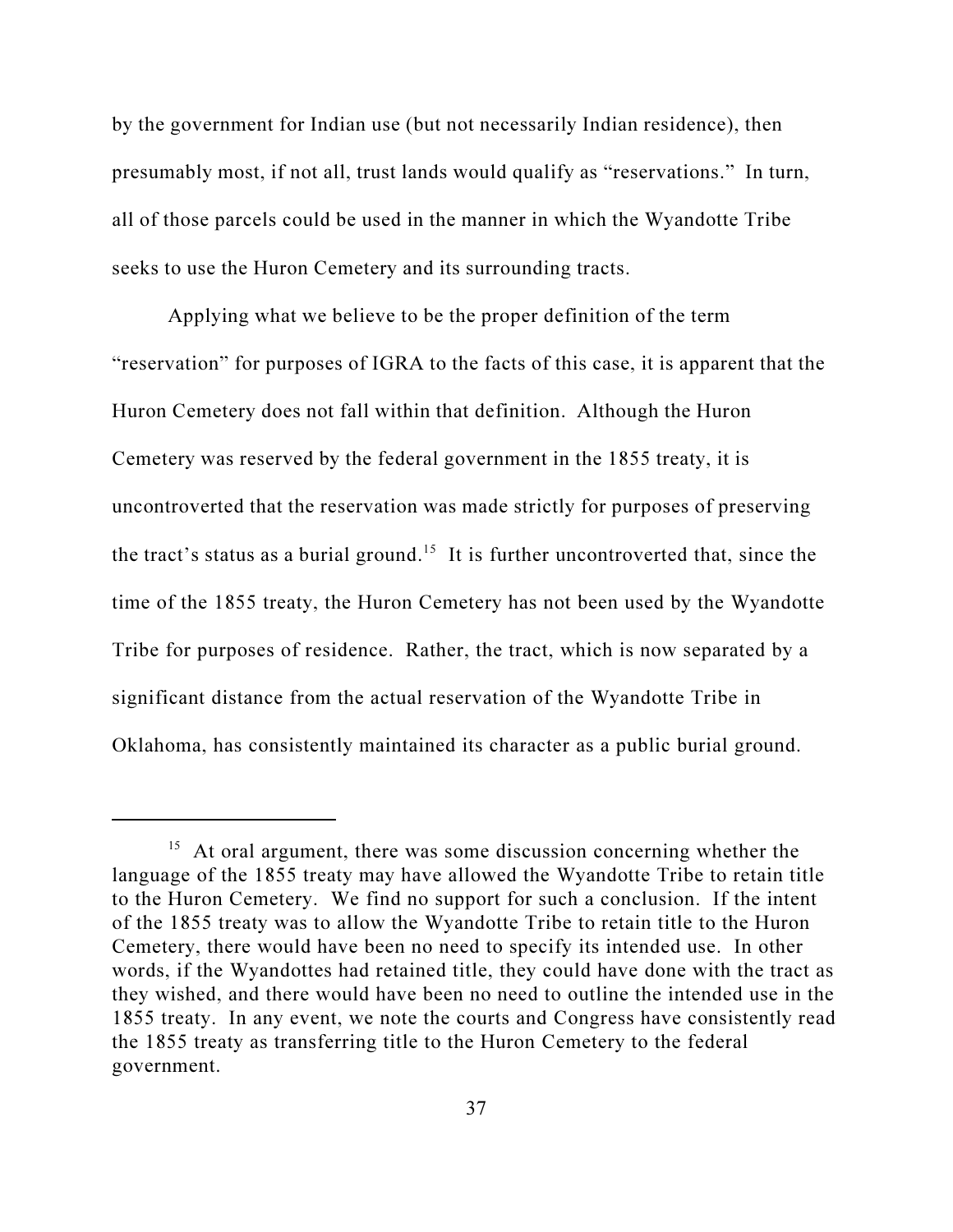For these reasons, we conclude the Secretary's determination that the Huron Cemetery is a "reservation" for purposes of IGRA, and his resulting determination that the Shriner Tract can be used by the Wyandotte Tribe for gaming purposes under the IGRA (25 U.S.C.  $\S 2719(a)(1)$ ), was incorrect. As the Secretary correctly points out in his brief, these determinations are separate and distinct from whether he was required by Pub. L. 98-602 to acquire the Shriner Tract. Thus, our disagreement with these determinations of the Secretary does not necessarily negate the acquisition itself.

## IV.

The following is a summary of our holdings. The district court erred in dismissing this action on the grounds that the Wyandotte Tribe was a necessary and indispensable party under Fed. R. Civ. P. 19. We therefore REVERSE the judgment of the district court dismissing this action. With respect to the Secretary's acquisition of the Shriner Tract in trust for the Wyandotte Tribe, we conclude that Pub. L. 98-602 precluded the normal discretion afforded the Secretary by the Indian Reorganization Act regarding land acquisitions. We further agree with the Secretary that, because the acquisition was nondiscretionary, NEPA and NHPA analysis was unnecessary. We conclude, however, that the Secretary's determination that only Pub. L. 98-602 funds were used for the acquisition was not supported by substantial evidence in the record.